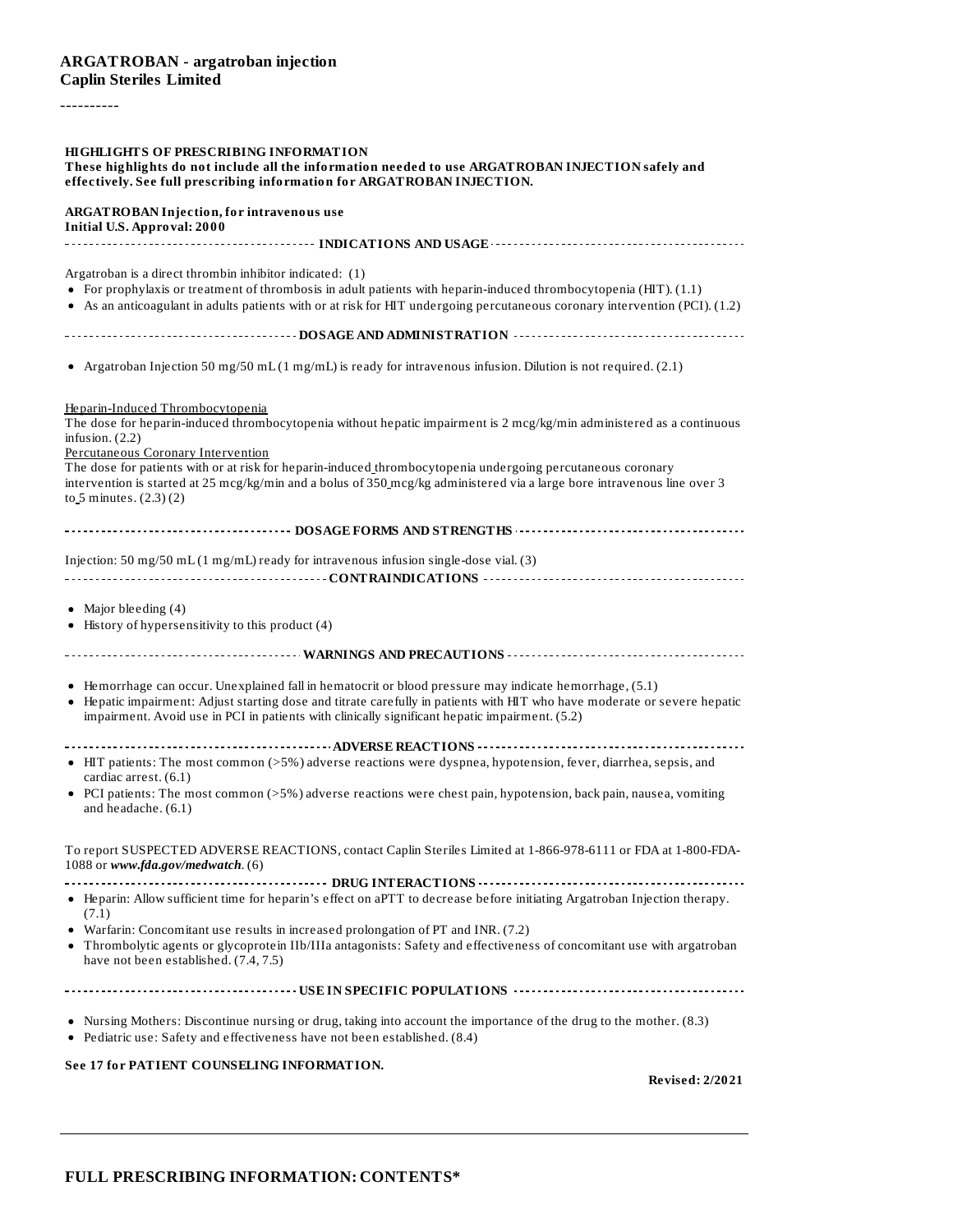# **1 INDICATIONS & USAGE**

1.1 Heparin-Induced Thrombocytopenia

1.2 Percutaneous Coronary Intervention

#### **2 DOSAGE & ADMINISTRATION**

2.1 Preparation for Intravenous Administration

2.2 Dosing in Patients with Heparin- Induced Thrombocytopenia

2.3 Dosing in Patients Undergoing Percutaneous Coronary Intervention

2.4 Dosing in Patients with Hepatic Impairment

2.5 Conversion to Oral Anticoagulant Therapy

# **3 DOSAGE FORMS & STRENGTHS**

### **4 CONTRAINDICATIONS**

#### **5 WARNINGS AND PRECAUTIONS**

#### 5.1 Risk of Hemorrhage

5.2 Use in Hepatic Impairment

5.3 Laboratory Tests

#### **6 ADVERSE REACTIONS**

6.1 Clinical Trials Experience

#### **7 DRUG INTERACTIONS**

#### 7.1 Heparin

- 7.2 Oral Anticoagulant Agents
- 7.3 Aspirin/Acetaminophen
- 7.4 Thrombolytic Agents

7.5 Glycoprotein IIb/IIIa Antagonists

### **8 USE IN SPECIFIC POPULATIONS**

- 8.1 Pregnancy
- 8.2 Lactation
- 8.4 Pediatric Use
- 8.5 Geriatric Use
- 8.6 Hepatic Impairment
- **10 OVERDOSAGE**

#### **11 DESCRIPTION**

#### **12 CLINICAL PHARMACOLOGY**

- 12.1 Mechanism of Action
- 12.2 Pharmacodynamics
- 12.3 Pharmacokinetics

#### **13 NONCLINICAL TOXICOLOGY**

13.1 Carcinogenesis & Mutagenesis & Impairment Of Fertility

#### **14 CLINICAL STUDIES**

14.1 Heparin-Induced Thrombocytopenia

14.2 Percutaneous Coronary Intervention (PCI) Patients with or at Risk for HIT

# **16 HOW SUPPLIED/STORAGE AND HANDLING**

#### **17 PATIENT COUNSELING INFORMATION**

\* Sections or subsections omitted from the full prescribing information are not listed.

# **FULL PRESCRIBING INFORMATION**

#### **1 INDICATIONS & USAGE**

#### **1.1 Heparin-Induced Thrombocytopenia**

Argatroban Injection is indicated for prophylaxis or treatment of thrombosis in adult patients with heparin-induced thrombocytopenia (HIT).

#### **1.2 Percutaneous Coronary Intervention**

Argatroban Injection is indicated as an anticoagulant in adult patients with or at risk for HIT undergoing percutaneous coronary intervention (PCI).

#### **2 DOSAGE & ADMINISTRATION**

#### **2.1 Preparation for Intravenous Administration**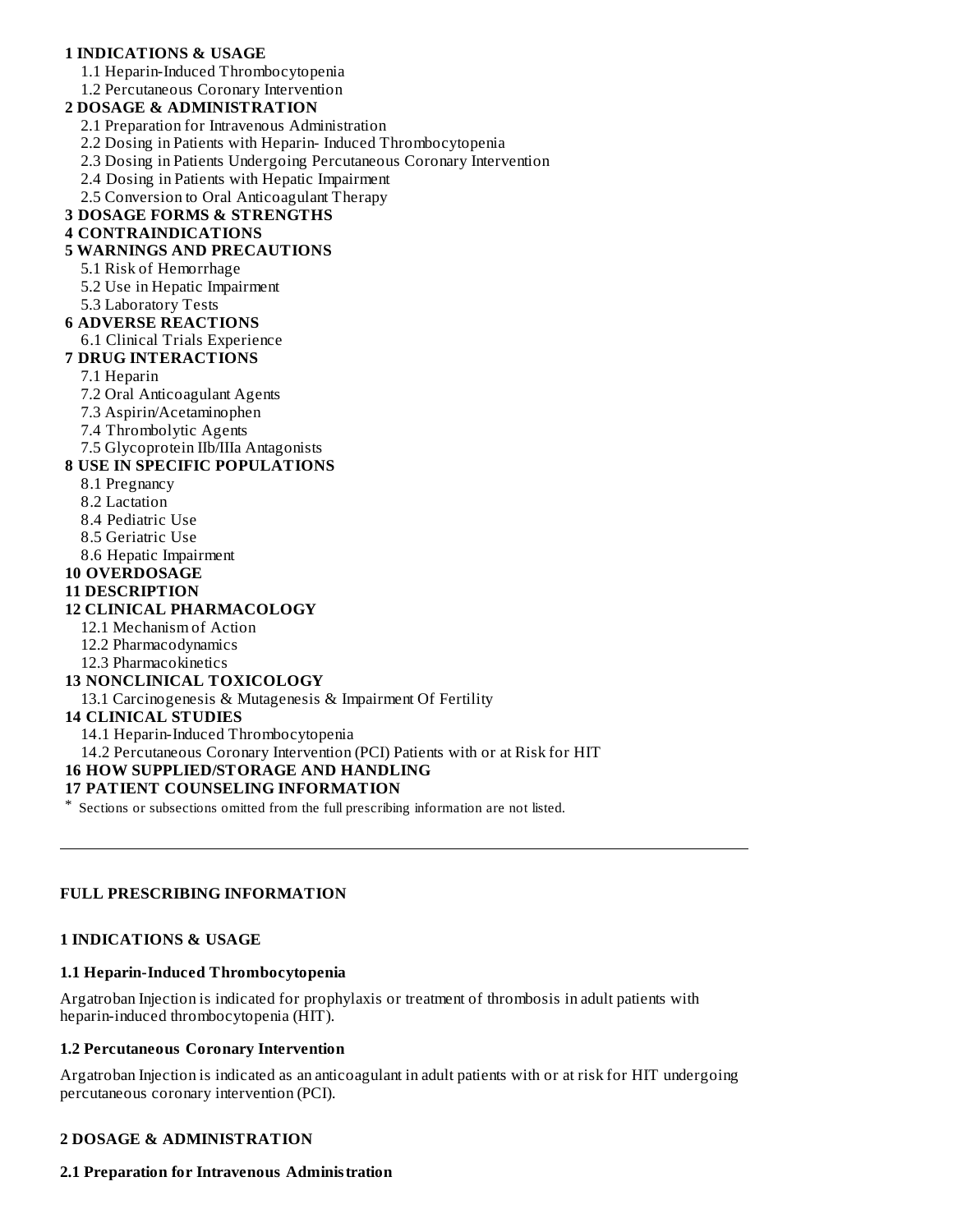Dilution is not required for Argatroban Injection 50 mg/50 mL (1 mg/mL).

*Argatroban Injection 50 mg/50 mL (1 mg/mL)*

Each 50 mL glass vial contains 50 mg argatroban (1 mg/mL); and, as supplied, is ready for intravenous infusion. Dilution is not required. Argatroban Injection is a clear, colorless to pale yellow solution. Parenteral drug products should be inspected visually for particulate matter and discoloration prior to administration whenever solution and container permit. Do not use if solution is cloudy, contains precipitates, or if the flip off seals is not intact.

Vial may be inverted for use with a medical infusion set.

### **2.2 Dosing in Patients with Heparin- Induced Thrombocytopenia**

#### *Initial Dosage*

Before administering argatroban, discontinue heparin therapy and obtain a baseline activated partial thromboplastin time (aPTT). The recommended initial dose of argatroban for adult patients without hepatic impairment is 2 mcg/kg/min, administered as a continuous infusion (see Table 1).

| Table 1<br>Recommended Doses and Infusion Rates for 2 mcg/kg/min Dose of Argatroban for<br>Patients With] HIT* and Without Hepatic Impairment (1 mg/mL Final Concentration) |     |    |  |  |  |
|-----------------------------------------------------------------------------------------------------------------------------------------------------------------------------|-----|----|--|--|--|
| <b>Body Weight (kg)</b><br>Infusion Rate (mL/hr)<br>Dose (mcg/min)                                                                                                          |     |    |  |  |  |
| 50                                                                                                                                                                          | 100 | 6  |  |  |  |
| 60                                                                                                                                                                          | 120 |    |  |  |  |
| 70                                                                                                                                                                          | 140 | 8  |  |  |  |
| 80                                                                                                                                                                          | 160 | 10 |  |  |  |
| 90                                                                                                                                                                          | 180 |    |  |  |  |
| 100                                                                                                                                                                         | 200 | 12 |  |  |  |
| 110                                                                                                                                                                         | 220 | 13 |  |  |  |
| 120                                                                                                                                                                         | 240 | 14 |  |  |  |
| 130                                                                                                                                                                         | 260 | 16 |  |  |  |
| 140                                                                                                                                                                         | 280 |    |  |  |  |

\*with or without thrombosis

#### *Monitoring Therapy*

For use in HIT, therapy with Argatroban Injection is monitored using the aPTT with a target range of 1.5 to 3 times the initial baseline value (not to exceed 100 seconds). Tests of anticoagulant effects (including the aPTT) typically attain steady-state levels within 1 to 3 hours following initiation of Argatroban Injection. Check the aPTT 2 hours after initiation of therapy and after any dose change to confirm that the patient has attained the desired therapeutic range.

#### *Dosage Adjustment*

After the initiation of Argatroban Injection, adjust the dose (not to exceed 10 mcg/kg/min) as necessary to obtain a steady-state aPTT in the target range [*see Clinical Studies (14.1)*]*.*

#### **2.3 Dosing in Patients Undergoing Percutaneous Coronary Intervention**

#### *Initial Dosage*

Initiate an infusion of Argatroban Injection at 25 mcg/kg/min and administer a bolus of 350 mcg/kg via a large bore intravenous line over 3 to 5 minutes (see Table 2). Check an activated clotting time (ACT) 5 to 10 minutes after the bolus dose is completed. The PCI procedure may proceed if the ACT is greater than 300 seconds.

#### Dosage Adjustment

If the ACT is less than 300 seconds, an additional intravenous bolus dose of 150 mcg/kg should be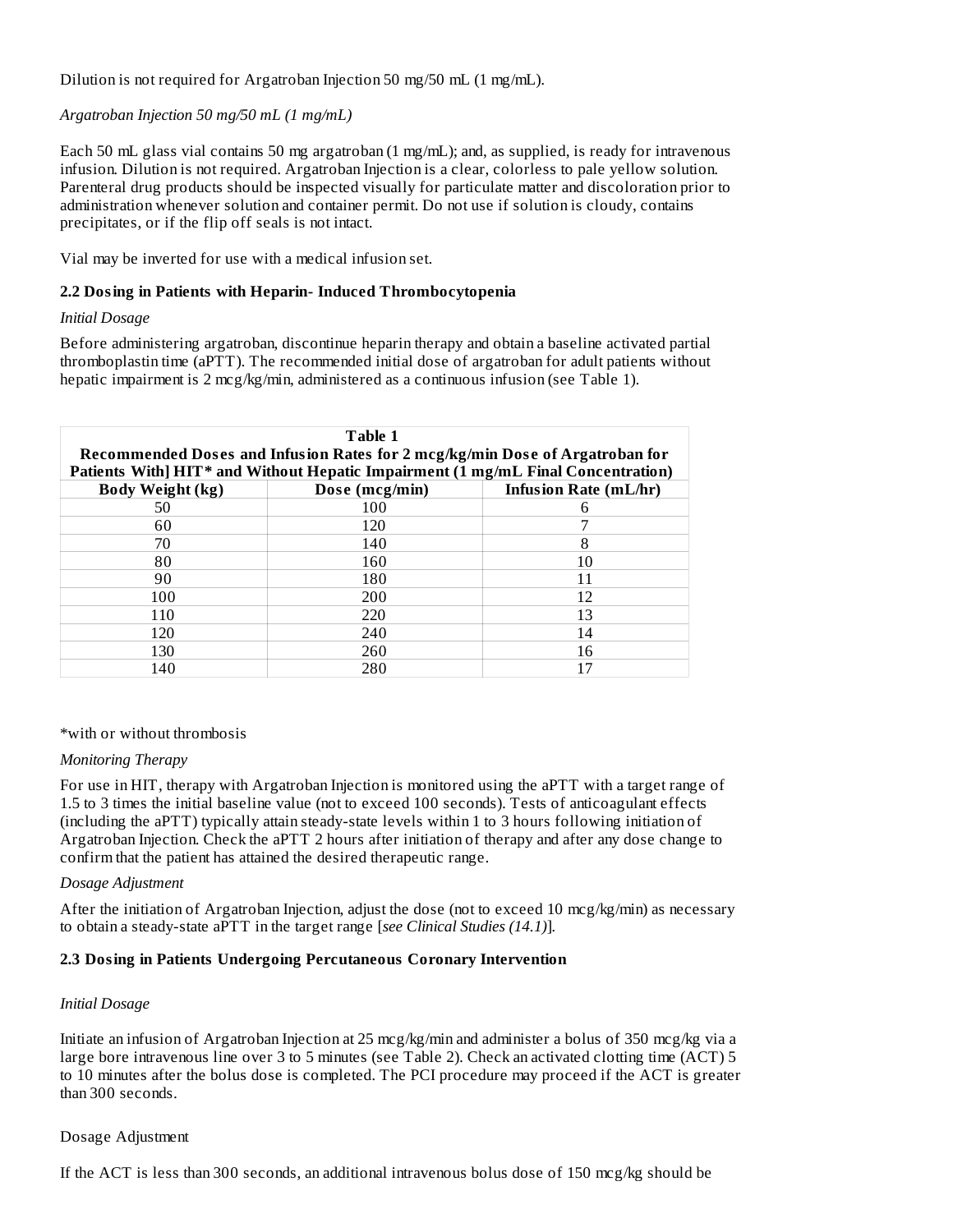administered, the infusion dose increased to 30 mcg/kg/min, and the ACT checked 5 to 10 minutes later (see Table 2).

If the ACT is greater than 450 seconds, decrease the infusion rate to 15 mcg/kg/min, and check the ACT 5 to 10 minutes later (Table 3).

Continue titrating the dose until a therapeutic ACT (between 300 and 450 seconds) has been achieved; continue the same infusion rate for the duration of the PCI procedure.

In case of dissection, impending abrupt closure, thrombus formation during the procedure, or inability to achieve or maintain an ACT over 300 seconds, additional bolus doses of 150 mcg/kg may be administered and the infusion dose increased to 40 mcg/kg/min. Check the ACT after each additional bolus or change in the rate of infusion.

**Table 2.**

**Recommended Starting and Maintenance Dos es (Within the Target ACT Range) of Argatroban Injection in Patients Undergoing PCI Without Hepatic Impairment (1 mg/mL Final Concentration)**

|                         |                            | <b>Starting Bolus Dose (350)</b><br>mcg/kg | <b>Starting and Maintenance</b><br><b>Continuous Infusion Dosing</b><br>For ACT 300-450 seconds 25<br>mcg/kg/min |                                               |
|-------------------------|----------------------------|--------------------------------------------|------------------------------------------------------------------------------------------------------------------|-----------------------------------------------|
| <b>Body Weight (kg)</b> | <b>Bolus Dose</b><br>(mcg) | <b>Bolus Volume</b><br>(mL)                | <b>Continuous</b><br><b>Infusion Dose</b><br>(mcg/min)                                                           | Continuous<br><b>Infusion Rate</b><br>(mL/hr) |
| 50                      | 17500                      | 18                                         | 1250                                                                                                             | 75                                            |
| 60                      | 21000                      | 21                                         | 1500                                                                                                             | 90                                            |
| 70                      | 24500                      | 25                                         | 1750                                                                                                             | 105                                           |
| 80                      | 28000                      | 28                                         | 2000                                                                                                             | 120                                           |
| 90                      | 31500                      | 32                                         | 2250                                                                                                             | 135                                           |
| 100                     | 35000                      | 35                                         | 2500                                                                                                             | 150                                           |
| 110                     | 38500                      | 39                                         | 2750                                                                                                             | 165                                           |
| 120                     | 42000                      | 42                                         | 3000                                                                                                             | 180                                           |
| 130                     | 45500                      | 46                                         | 3250                                                                                                             | 195                                           |
| 140                     | 49000                      | 49                                         | 3500                                                                                                             | 210                                           |

**NOTE:** 1 mg = 1000 mcg; 1 kg = 2.2 lbs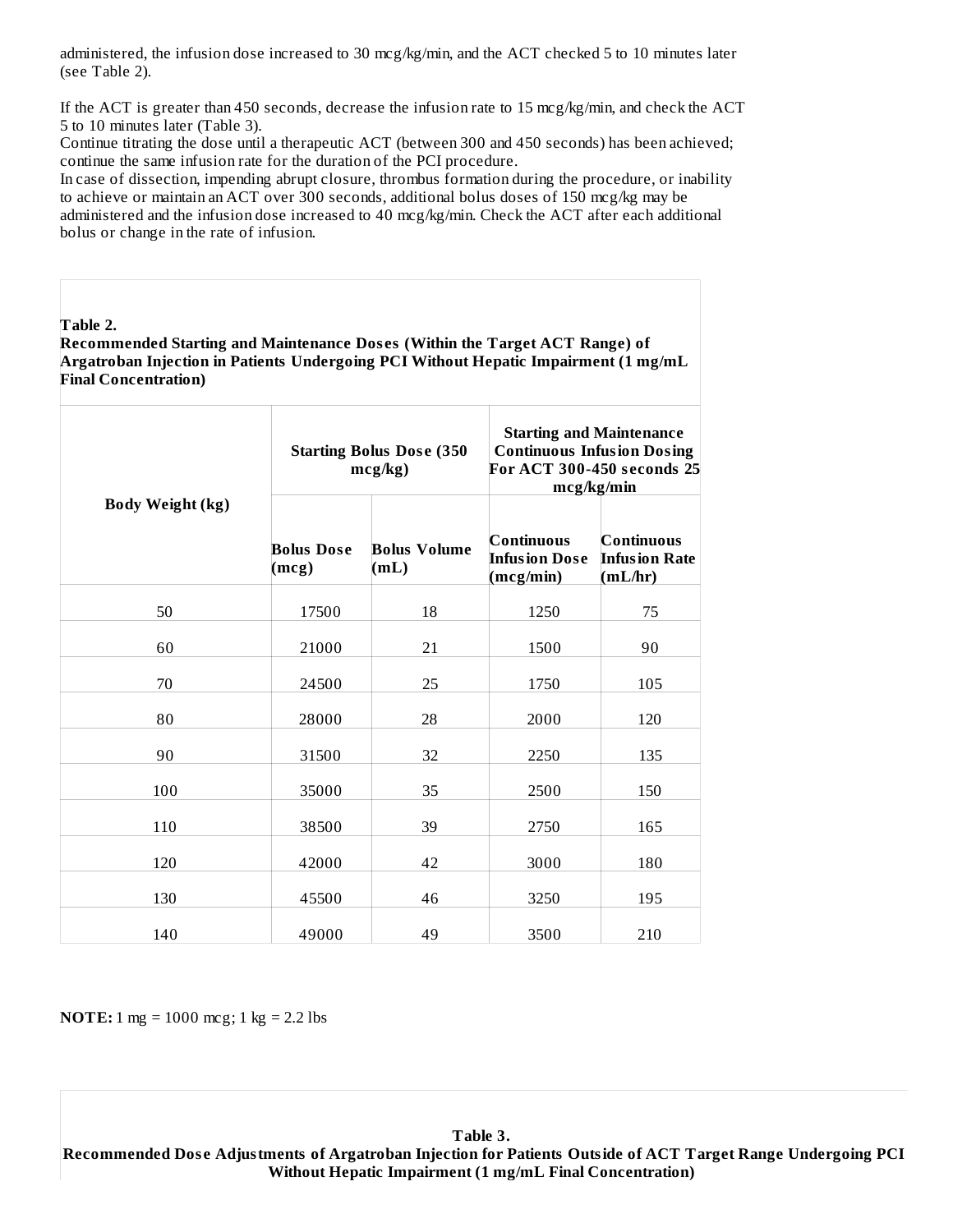|                         | If ACT Less than 300 seconds<br>Dosage Adjustment#<br>30 mcg/kg/min |                                |                                                                  |                                                         | If ACT Greater than 450 seconds<br><b>Dosage</b><br>Adjustment*<br>15 mcg/kg/min |                                                      |
|-------------------------|---------------------------------------------------------------------|--------------------------------|------------------------------------------------------------------|---------------------------------------------------------|----------------------------------------------------------------------------------|------------------------------------------------------|
| <b>Body Weight (kg)</b> | <b>Additional</b><br><b>Bolus Dose</b><br>(mcg)                     | <b>Bolus</b><br>Volume<br>(mL) | <b>Continuous</b><br><b>Infusion</b><br><b>Dose</b><br>(mcg/min) | <b>Continuous</b><br><b>Infusion</b><br>Rate<br>(mL/hr) | <b>Continuous</b><br><b>Infusion Dose</b><br>(mcg/min)                           | <b>Continuous</b><br><b>Infusion Rate</b><br>(mL/hr) |
| 50                      | 7500                                                                | 8                              | 1500                                                             | 90                                                      | 750                                                                              | 45                                                   |
| 60                      | 9000                                                                | 9                              | 1800                                                             | 108                                                     | 900                                                                              | 54                                                   |
| 70                      | 10500                                                               | 11                             | 2100                                                             | 126                                                     | 1050                                                                             | 63                                                   |
| 80                      | 12000                                                               | 12                             | 2400                                                             | 144                                                     | 1200                                                                             | 72                                                   |
| 90                      | 13500                                                               | 14                             | 2700                                                             | 162                                                     | 1350                                                                             | 81                                                   |
| 100                     | 15000                                                               | 15                             | 3000                                                             | 180                                                     | 1500                                                                             | 90                                                   |
| 110                     | 16500                                                               | 17                             | 3300                                                             | 198                                                     | 1650                                                                             | 99                                                   |
| 120                     | 18000                                                               | 18                             | 3600                                                             | 216                                                     | 1800                                                                             | 108                                                  |
| 130                     | 19500                                                               | 20                             | 3900                                                             | 234                                                     | 1950                                                                             | 117                                                  |
| 140                     | 21000                                                               | 21                             | 4200                                                             | 252                                                     | 2100                                                                             | 126                                                  |

 $\mathbf{I}$ 

**NOTE:** 1 mg = 1000 mcg; 1 kg = 2.2 lbs

#Additional intravenous bolus dose of 150 mcg/kg should be administered if ACT less than 300 seconds.

\* No bolus dose is given if ACT greater than 450 seconds

# Monitoring Therapy

 $\mathbf{I}$ 

For use in PCI, therapy with Argatroban Injection is monitored using ACT. Obtain ACTs before dosing, 5 to 10 minutes after bolus dosing, following adjustments in the infusion rate, and at the end of the PCI procedure. Obtain additional ACTs every 20 to 30 minutes during prolonged procedure.

# Continued Anticoagulation after PCI

If a patient requires anticoagulation after the procedure, Argatroban Injection may be continued, but at a rate of 2 mcg/kg/min and adjusted as needed to maintain the aPTT in the desired range [ *see Dosage and Administration (2.1)*].

# **2.4 Dosing in Patients with Hepatic Impairment**

# *Initial Dosage*

For adult patients with HIT and moderate or severe hepatic impairment (based on Child-Pugh classification), an initial dose of 0.5 mcg/kg/min is recommended, based on the approximately 4-fold decrease in argatroban clearance relative to those with normal hepatic function. Monitor the aPTT closely, and adjust the dosage as clinically indicated.

# *Monitoring Therapy*

Achievement of steady state aPTT levels may take longer and require more dose adjustments in patients with hepatic impairment compared to patients with normal hepatic function.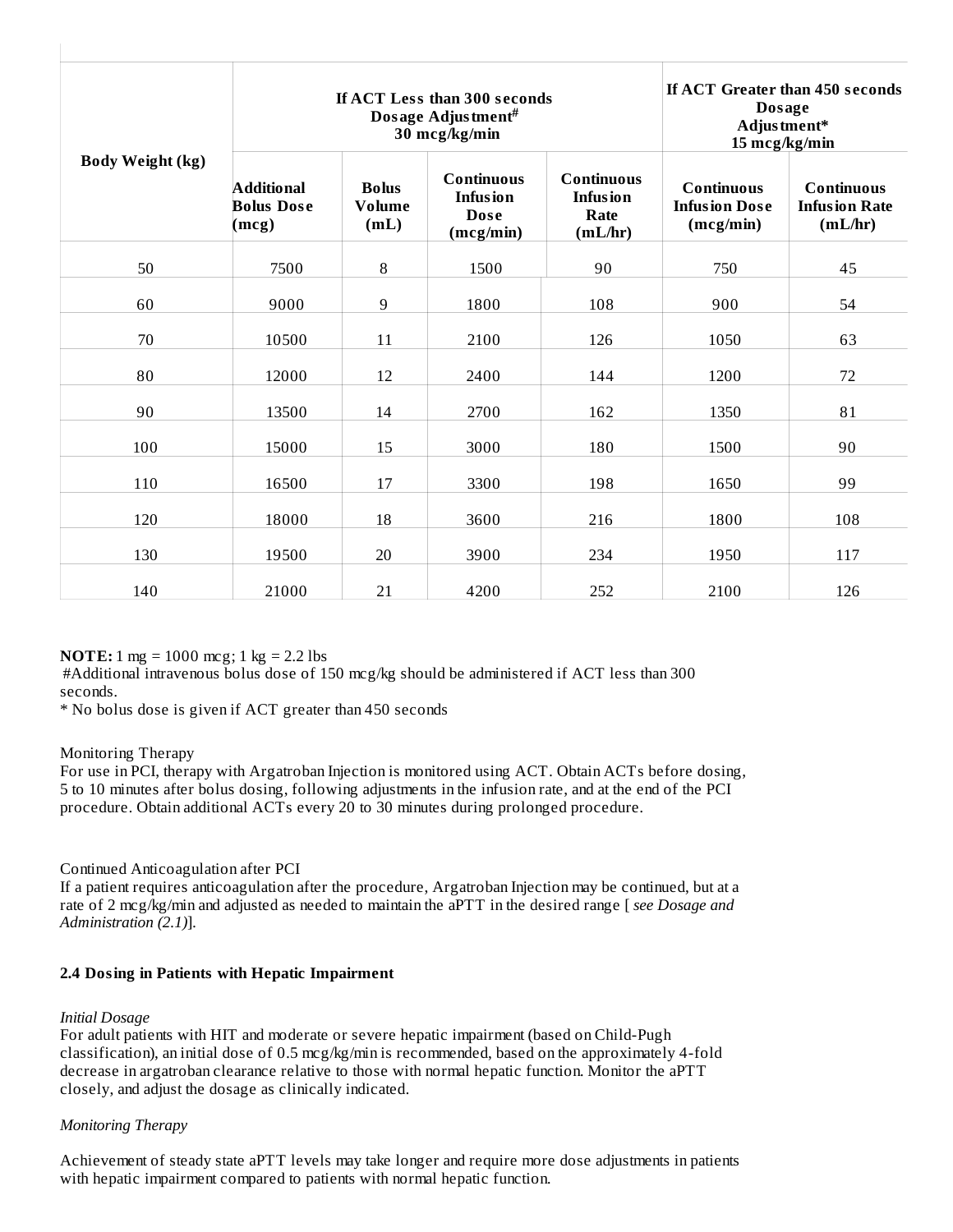For patients with hepatic impairment undergoing PCI and who have HIT or are at risk for HIT, carefully titrate argatroban until the desired level of anticoagulation is achieved. Use of Argatroban in PCI patients with clinically significant hepatic disease or AST/ALT levels ≥3 times the upper limit of normal should be avoided [*see Warnings and Precautions (5.2)*]*.*

### **2.5 Conversion to Oral Anticoagulant Therapy**

### *Initiating Oral Anticoagulant Therapy*

When converting patients from Argatroban to oral anticoagulant therapy, consider the potential for combined effects on INR with co-administration of Argatroban and warfarin. A loading dose of warfarin should not be used. Initiate therapy using the expected daily dose of warfarin. To avoid prothrombotic effects and to ensure continuous anticoagulation when initiating warfarin, it is suggested that Argatroban and warfarin therapy be overlapped. There are insufficient data available to recommend the duration of the overlap.

Co-Administration of Warfarin and Argatroban Injection at Doses Up to 2 mcg/kg/min Measure INR daily while Argatroban Injection and warfarin are co-administered. In general, with doses of Argatroban Injection up to 2 mcg/kg/min, Argatroban Injection can be discontinued when the INR is >4 on combined therapy. After Argatroban Injection is discontinued, repeat the INR measurement in 4 to 6 hours. If the repeat INR is below the desired therapeutic range, resume the infusion of Argatroban Injection and repeat the procedure daily until the desired therapeutic range on warfarin alone is reached.

Co-Administration of Warfarin and Argatroban Injection at Doses Greater than 2 mcg/kg/min For doses of argatroban greater than 2 mcg/kg/min, the relationship of INR between warfarin alone to the INR on warfarin plus argatroban is less predictable. In this case, in order to predict the INR on warfarin alone, temporarily reduce the dose of Argatroban Injection to a dose of 2 mcg/kg/min. Repeat the INR on Argatroban Injection and warfarin 4 to 6 hours after reduction of the Argatroban Injection dose and follow the process outlined above for administering Argatroban Injection at doses up to 2 mcg/kg/min.

# **3 DOSAGE FORMS & STRENGTHS**

 $\bullet$  Injection: 50 mg/50 mL (1 mg/mL) ready for intravenous infusion single-dose vial

#### **4 CONTRAINDICATIONS**

Argatroban is contraindicated in:

- Patients with major bleeding, [see *Warnings and Precautions (5.1*)]
- Patients with a history of hypersensitivity to argatroban. Airway, skin, and generalized hypersensitivity reactions have been reported [see *Adverse Reactions (6.1)*]

#### **5 WARNINGS AND PRECAUTIONS**

#### **5.1 Risk of Hemorrhage**

Hemorrhage can occur at any site in the body in patients receiving argatroban. Unexplained fall in hematocrit or blood pressure may indicate hemorrhage. Intracranial and retroperitoneal hemorrhage [*see Adverse Reactions (6.1)*] have been reported. The risk of hemorrhage with argatroban may be increased in severe hypertension; immediately following lumbar puncture, spinal anesthesia, major surgery (especially involving the brain, spinal cord, or eye), hematologic conditions associated with increased bleeding tendencies such as congenital or acquired bleeding disorders, and gastrointestinal lesions such as ulcerations.

Concomitant use of argatroban with antiplatelet agents, thrombolytics, and other anticoagulants may increase the risk of bleeding.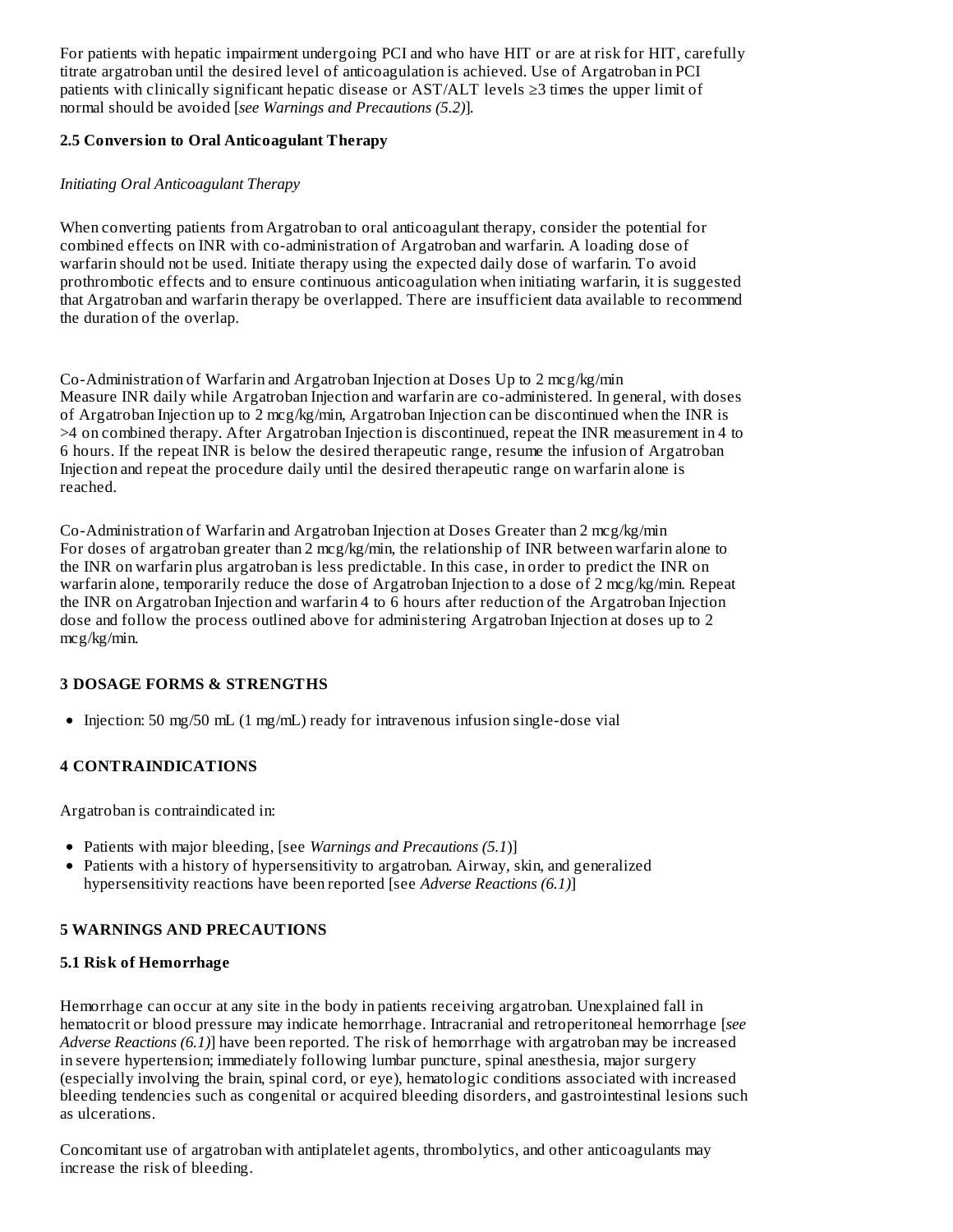# **5.2 Us e in Hepatic Impairment**

When administering argatroban to patients with hepatic impairment, start with a lower dose and carefully titrate until the desired level of anticoagulation is achieved. Achievement of steady state aPTT levels may take longer and require more argatroban dose adjustments in patients with hepatic impairment compared to patients with normal hepatic function [*see Use in Specific Populations (8.6)*]*.* Also, upon cessation of argatroban infusion in the hepatically impaired patient, full reversal of anticoagulant effects may require longer than 4 hours due to decreased clearance and increased elimination half-life of argatroban [*see Dosage and Administration (2.4*), *Clinical Pharmacology (12.3*)]. Avoid the use of high doses of argatroban in patients undergoing PCI who have clinically significant hepatic disease or AST/ALT levels ≥3 times the upper limit of normal.

# **5.3 Laboratory Tests**

Anticoagulation effects associated with argatroban infusion at doses up to 40 mcg/kg/min correlate with increases of the aPTT. Although other global clot-based tests including prothrombin time (PT), the International Normalized Ratio (INR), and thrombin time (TT) are affected by argatroban, the therapeutic ranges for these tests have not been identified for argatroban therapy. In clinical trials in PCI, the ACT was used for monitoring argatroban anticoagulant activity during the procedure. The concomitant use of argatroban and warfarin results in prolongation of the PT and INR beyond that produced by warfarin alone [*see Dosage and Administration (2.5), Clinical Pharmacology (12.2)*]*.*

# **6 ADVERSE REACTIONS**

The following adverse reaction is also discussed in other sections of the labeling: Risk of Hemorrhage [*see* Warnings and Precautions (5.1)].

# **6.1 Clinical Trials Experience**

# *Adverse Reactions in Patients with HIT (With or Without Thrombosis)*

Because clinical trials are conducted under widely varying conditions, adverse reaction rates observed in the clinical trials of a drug cannot be directly compared to rates in the clinical trials of another drug and may not reflect the rates observed in practice.

The following safety information is based on all 568 patients treated with argatroban in Study 1 and Study 2. The safety profile of the patients from these studies is compared with that of 193 historical controls in which the adverse reactions were collected retrospectively. Adverse reactions are separated into hemorrhagic and non-hemorrhagic reactions. Major bleeding was defined as bleeding that was overt and associated with a hemoglobin decrease  $\geq 2$  g/dL, that led to a transfusion of  $\geq 2$  units, or that was intracranial, retroperitoneal, or into a major prosthetic joint. Minor bleeding was overt bleeding that did not meet the criteria for major bleeding.

Table 4 gives an overview of the most frequently observed hemorrhagic reactions, presented separately by major and minor bleeding, sorted by decreasing occurrence among argatroban-treated patients with HIT (with or without thrombosis).

| Table 4<br>Major and Minor Hemorrhagic Adverse Reactions in Patients With HIT* |                                                                                 |                                                            |  |  |
|--------------------------------------------------------------------------------|---------------------------------------------------------------------------------|------------------------------------------------------------|--|--|
|                                                                                | Major Hemorrhagic Reactions <sup>a</sup>                                        |                                                            |  |  |
|                                                                                | Argatroban-treated<br><b>Patients</b><br>(Study 1 and Study 2)<br>$(n = 568)$ % | <b>Historical</b><br>Control <sup>c</sup><br>$(n = 193)$ % |  |  |
| Overall bleeding                                                               | 5.3                                                                             | 6.7                                                        |  |  |
| Gastrointestinal                                                               | 2.3                                                                             | 1.6                                                        |  |  |
| Genitourinary and hematuria                                                    | 0.9                                                                             | 0.5                                                        |  |  |
| Decrease in hemoglobin and hematocrit                                          | 0.7                                                                             | $\Omega$                                                   |  |  |
| Multisystem hemorrhage and DIC                                                 | 0.5                                                                             |                                                            |  |  |
| Limb and BKA stump                                                             | 0.5                                                                             |                                                            |  |  |
| Intracranial hemorrhage                                                        | n p                                                                             | 0.5                                                        |  |  |
| Minor Hemorrhagic Reactions <sup>a</sup>                                       |                                                                                 |                                                            |  |  |
|                                                                                | Argatroban-treated<br><b>Patients</b><br>(Study 1 and Study 2)                  | <b>Historical Control</b> <sup>c</sup><br>$(n = 193)$ %    |  |  |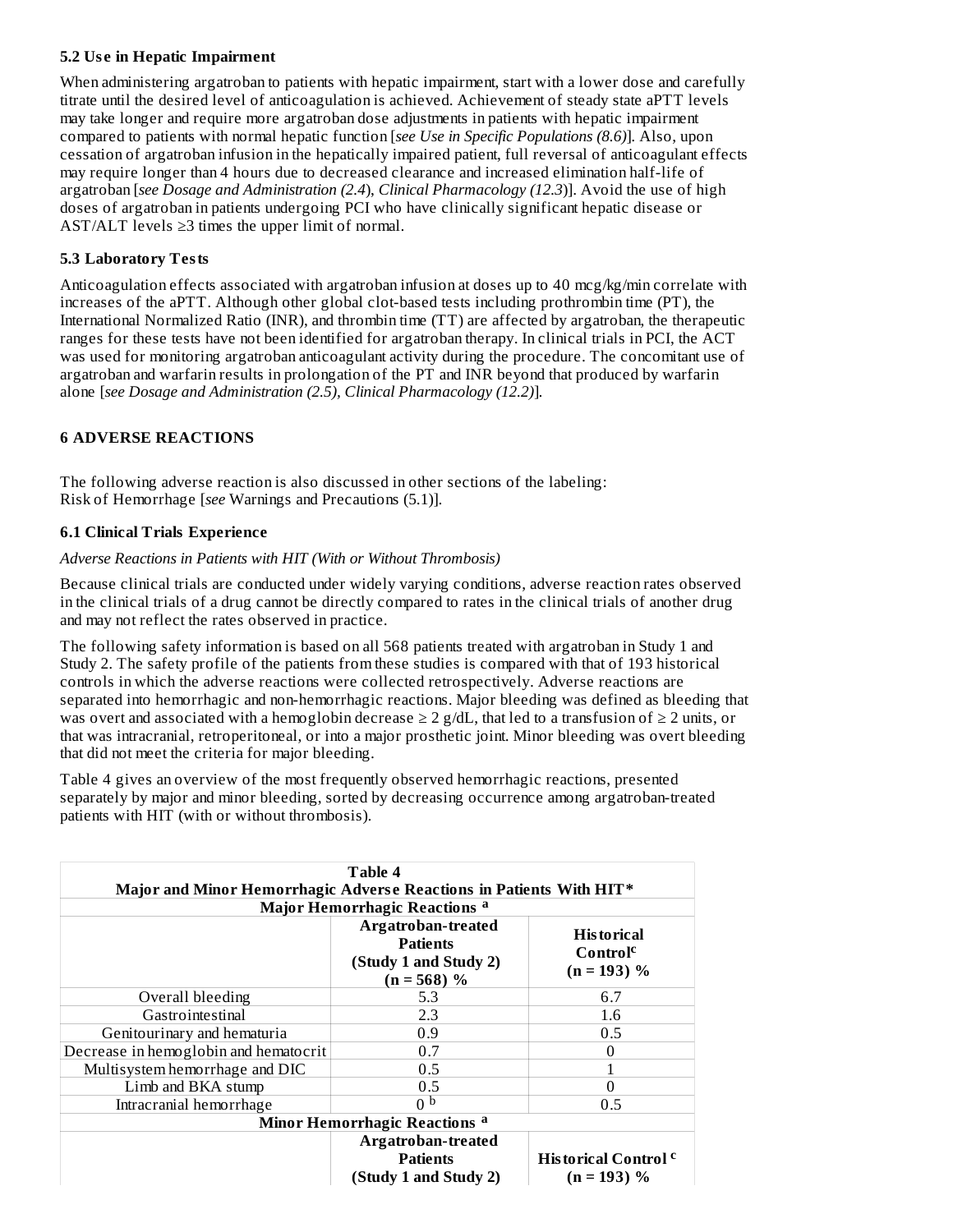|                                       | $(n = 568)$ % |      |
|---------------------------------------|---------------|------|
| Gastrointestinal                      | 14.4          | 18.1 |
| Genitourinary and hematuria           | 11.6          | 0.8  |
| Decrease in hemoglobin and hematocrit | 10.4          |      |
| Groin                                 | 5.4           |      |
| Hemoptysis                            | 2.9           | 0.8  |
| <b>Brachial</b>                       |               |      |

\* With or without thrombosis

a) Patients may have experienced more than 1 adverse reaction.

b) One patient experienced intracranial hemorrhage 4 days after discontinuation of argatroban and following therapy with urokinase and oral anticoagulation.

c) The historical control group consisted of patients with a clinical diagnosis of HIT (with or without thrombosis) that were considered eligible by an independent medical panel.

DIC = disseminated intravascular coagulation.

BKA = below the knee amputation

Table 5 gives an overview of the most frequently observed non-hemorrhagic reactions sorted by decreasing frequency of occurrence (≥2%) among argatroban-treated HIT/HITTS patients.

| Table 5<br>Non-hemorrhagic Adverse Reactions in Patients <sup>a</sup> With HIT <b>b</b>                                                    |     |          |  |  |  |  |
|--------------------------------------------------------------------------------------------------------------------------------------------|-----|----------|--|--|--|--|
| <b>Argatroban-treated Patients</b><br><b>Historical</b><br>Control <sup>c</sup><br>(Study 1 and Study 2)<br>$(n = 568)$ %<br>$(n = 193)$ % |     |          |  |  |  |  |
| <b>Dyspnea</b>                                                                                                                             | 8.1 | 8.8      |  |  |  |  |
| Hypotension                                                                                                                                | 7.2 | 2.6      |  |  |  |  |
| Fever                                                                                                                                      | 6.9 | 2.1      |  |  |  |  |
| Diarrhea                                                                                                                                   | 6.2 | 1.6      |  |  |  |  |
| Sepsis                                                                                                                                     | 6.0 | 12.4     |  |  |  |  |
| Cardiac arrest                                                                                                                             | 5.8 | 3.1      |  |  |  |  |
| Nausea                                                                                                                                     | 4.8 | 0.5      |  |  |  |  |
| Ventricular tachycardia                                                                                                                    | 4.8 | 3.1      |  |  |  |  |
| Pain                                                                                                                                       | 4.6 | 3.1      |  |  |  |  |
| Urinary tract infection                                                                                                                    | 4.6 | 5.2      |  |  |  |  |
| Vomiting                                                                                                                                   | 4.2 | $\theta$ |  |  |  |  |
| Infection                                                                                                                                  | 3.7 | 3.6      |  |  |  |  |
| Pneumonia                                                                                                                                  | 3.3 | 9.3      |  |  |  |  |
| Atrial fibrillation                                                                                                                        | 3.0 | 11.4     |  |  |  |  |
| Coughing                                                                                                                                   | 2.8 | 1.6      |  |  |  |  |
| Abnormal renal function                                                                                                                    | 2.8 | 4.7      |  |  |  |  |
| Abdominal pain                                                                                                                             | 2.6 | 1.6      |  |  |  |  |
| Cerebrovascular disorder                                                                                                                   | 2.3 | 4.1      |  |  |  |  |

a) Patients may have experienced more than 1 adverse reaction

b) With or without thrombosis

c) The historical control group consisted of patients with a clinical diagnosis of HIT (with or without thrombosis) that were considered eligible by an independent medical panel

*Adverse Reactions in Patients with or at Risk for HIT Undergoing PCI*

The following safety information is based on 91 patients initially treated with argatroban and 21 patients subsequently re-exposed to argatroban for a total of 112 PCIs with argatroban anticoagulation. Adverse reactions are separated into hemorrhagic (Table 6) and non-hemorrhagic (Table 7) reactions.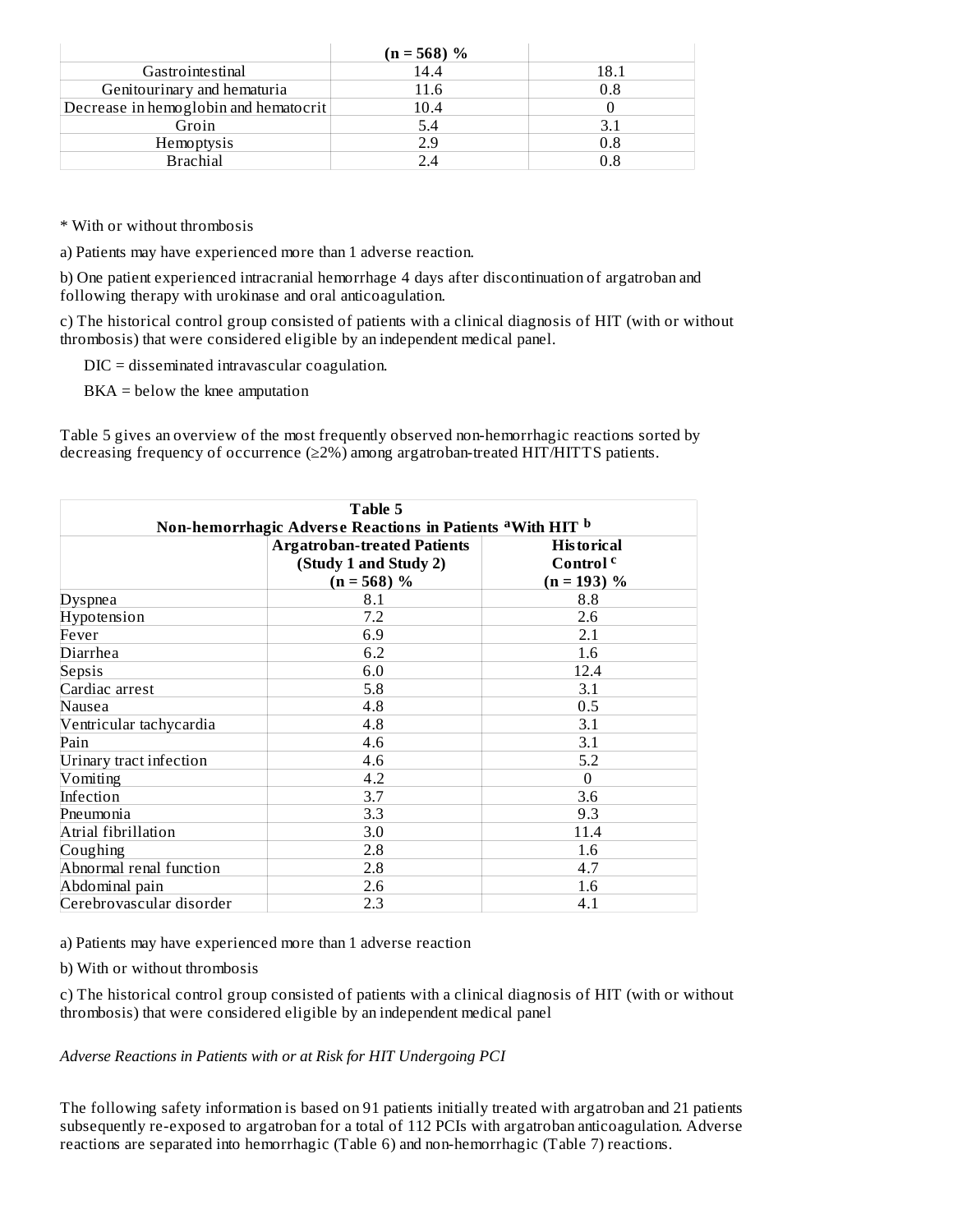Major bleeding was defined as bleeding that was overt and associated with a hemoglobin decrease ≥5 g/dL, that led to a transfusion of ≥2 units, or that was intracranial, retroperitoneal, or into a major prosthetic joint. The rate of major bleeding events in patients treated with argatroban in the PCI trials was 1.8%.

| Table 6                                  |                                                                                   |  |  |
|------------------------------------------|-----------------------------------------------------------------------------------|--|--|
|                                          | Major and Minor Hemorrhagic Adverse Reactions in Patients With HIT Undergoing PCI |  |  |
|                                          | Major Hemorrhagic Reactions a                                                     |  |  |
|                                          | Argatroban-treated<br><b>Patients</b>                                             |  |  |
|                                          | $(n = 112)$ b%                                                                    |  |  |
| Retroperitoneal                          | 0.9                                                                               |  |  |
| Gastrointestinal                         | 0.9                                                                               |  |  |
| Intracranial<br>$\Omega$                 |                                                                                   |  |  |
| Minor Hemorrhagic Reactions a            |                                                                                   |  |  |
|                                          | Argatroban-treated                                                                |  |  |
|                                          | <b>Patients</b>                                                                   |  |  |
|                                          | $(n = 112) b\%$                                                                   |  |  |
| Groin (bleeding or hematoma)             | 3.6                                                                               |  |  |
| Gastrointestinal (includes hematemesis)  | 2.6                                                                               |  |  |
| Genitourinary (includes hematuria)       | 1.8                                                                               |  |  |
| Decrease in hemoglobin and/or hematocrit | 1.8                                                                               |  |  |
| CABG (coronary arteries)                 | 1.8                                                                               |  |  |
| Access site                              | 0.9                                                                               |  |  |
| Hemoptysis                               | 0.9                                                                               |  |  |
| Other                                    | 0.9                                                                               |  |  |

a) Patients may have experienced more than 1 adverse reaction.

b) 91 patients who underwent 112 interventions.

CABG = coronary artery bypass graft.

Table 7 gives an overview of the most frequently observed non-hemorrhagic adverse reactions (>2%), sorted by decreasing frequency of occurrence among argatroban-treated PCI patients.

| Table 7<br>Non-hemorrhagic Adverse Reactions <sup>a</sup> in Patients With HIT Undergoing PCI |                                                  |  |  |
|-----------------------------------------------------------------------------------------------|--------------------------------------------------|--|--|
|                                                                                               | <b>Argatroban Procedures a</b><br>$(n = 112)$ b% |  |  |
| Chest pain                                                                                    | 15.2                                             |  |  |
| Hypotension                                                                                   | 10.7                                             |  |  |
| Back pain                                                                                     | 8.0                                              |  |  |
| Nausea                                                                                        | 7.1                                              |  |  |
| Vomiting                                                                                      | 6.3                                              |  |  |
| Headache                                                                                      | 5.4                                              |  |  |
| <b>Bradycardia</b>                                                                            | 4.5                                              |  |  |
| Abdominal pain                                                                                | 3.6                                              |  |  |
| Fever                                                                                         | 3.6                                              |  |  |
| Myocardial infarction                                                                         | 3.6                                              |  |  |

a) Patients may have experienced more than 1 adverse reaction.

b) 91 patients who underwent 112 interventions.

There were 22 serious adverse reactions in 17 PCI patients (19.6% in 112 interventions). Table 8 lists the serious adverse reactions occurring in argatroban-treated patients with or at risk for HIT undergoing PCI.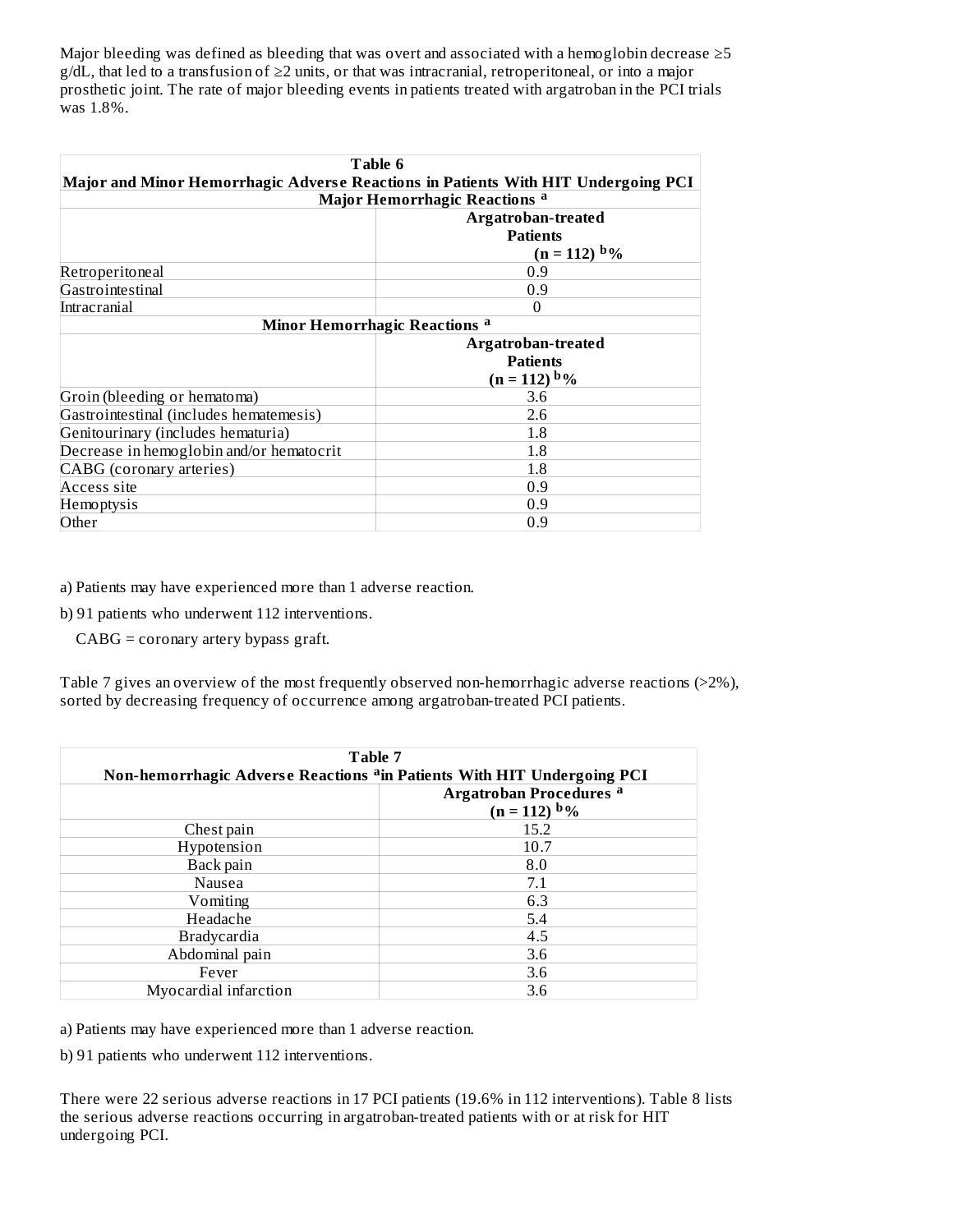| Table 8                                                                    |                                                   |  |  |  |
|----------------------------------------------------------------------------|---------------------------------------------------|--|--|--|
| Serious Adverse Reactions in Patients With HIT Undergoing PCI <sup>a</sup> |                                                   |  |  |  |
| Coded Term                                                                 | Argatroban Procedures <sup>b</sup><br>$(n = 112)$ |  |  |  |
| Myocardial infarction                                                      | 4(3.5%)                                           |  |  |  |
| Angina pectoris                                                            | $2(1.8\%)$                                        |  |  |  |
| Coronary thrombosis                                                        | $2(1.8\%)$                                        |  |  |  |
| Myocardial ischemia                                                        | $2(1.8\%)$                                        |  |  |  |
| Occlusion coronary                                                         | $2(1.8\%)$                                        |  |  |  |
| Chest pain                                                                 | $1(0.9\%)$                                        |  |  |  |
| Fever                                                                      | $1(0.9\%)$                                        |  |  |  |
| Retroperitoneal hemorrhage                                                 | $1(0.9\%)$                                        |  |  |  |
| Aortic stenosis                                                            | $1(0.9\%)$                                        |  |  |  |
| Arterial thrombosis                                                        | $1(0.9\%)$                                        |  |  |  |
| Gastrointestinal hemorrhage                                                | $1(0.9\%)$                                        |  |  |  |
| Gastrointestinal disorder (GERD)                                           | $1(0.9\%)$                                        |  |  |  |
| Cerebrovascular disorder                                                   | $1(0.9\%)$                                        |  |  |  |
| Lung edema                                                                 | $1(0.9\%)$                                        |  |  |  |
| Vascular disorder                                                          | $1(0.9\%)$                                        |  |  |  |

a) Individual reactions may also have been reported elsewhere (see Table 6 and 7).

b) 91 patients underwent 112 procedures. Some patients may have experienced more than 1 reaction.

#### *Intracranial Bleeding in Other Populations*

Increased risks for intracranial bleeding have been observed in investigational studies of argatroban for other uses. In a study of patients with acute myocardial infarction receiving both argatroban and thrombolytic therapy (streptokinase or tissue plasminogen activator), the overall frequency of intracranial bleeding was 1% (8 out of 810 patients). Intracranial bleeding was not observed in 317 subjects or patients who did not receive concomitant thrombolysis [*see Drug Interactions (7.4)*]*.*

The safety and effectiveness of argatroban for cardiac indications other than PCI in patients with HIT have not been established. Intracranial bleeding was also observed in a prospective, placebo-controlled study of argatroban in patients who had onset of acute stroke within 12 hours of study entry. Symptomatic intracranial hemorrhage was reported in 5 of 117 patients (4.3%) who received argatroban at 1 to 3 mcg/kg/min and in none of the 54 patients who received placebo. Asymptomatic intracranial hemorrhage occurred in 5 (4.3%) and 2 (3.7%) of the patients, respectively.

#### *Allergic Reactions*

One hundred fifty-six allergic reactions or suspected allergic reactions were observed in 1,127 individuals who were treated with argatroban in clinical pharmacology studies or for various clinical indications. About 95% (148/156) of these reactions occurred in patients who concomitantly received thrombolytic therapy (e.g., streptokinase) or contrast media.

Allergic reactions or suspected allergic reactions in populations other than patients with HIT (with or without thrombosis) include (in descending order of frequency):

- Airway reactions (coughing, dyspnea): 10% or more
- Skin reactions (rash, bullous eruption): 1 to  $\leq 10\%$
- General reactions (vasodilation): 1 to 10%

Limited data are available on the potential formation of drug-related antibodies. Plasma from 12 healthy volunteers treated with argatroban over 6 days showed no evidence of neutralizing antibodies. No loss of anticoagulant activity was noted with repeated administration of argatroban to more than 40 patients.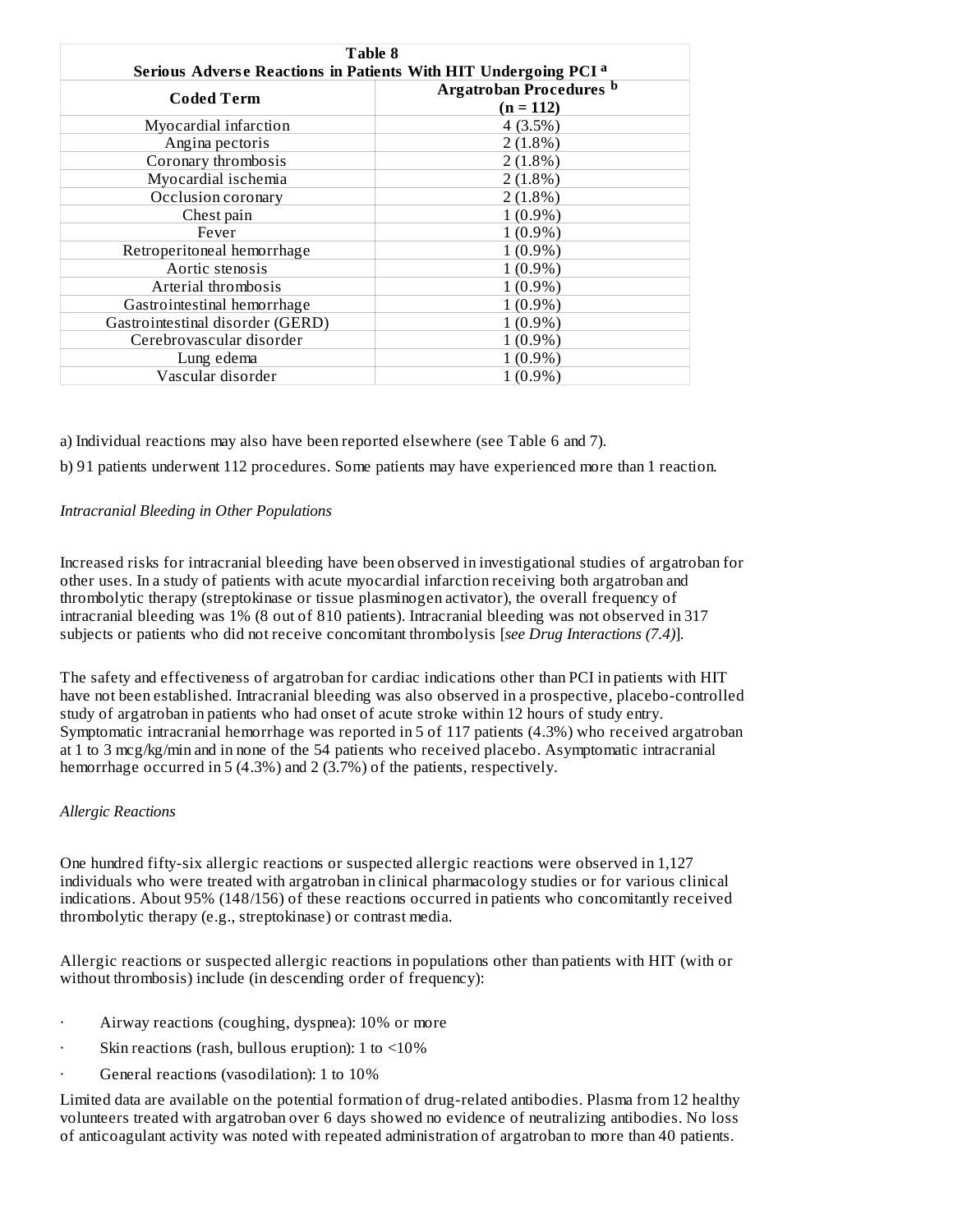### **7 DRUG INTERACTIONS**

#### **7.1 Heparin**

If argatroban is to be initiated after cessation of heparin therapy, allow sufficient time for heparin's effect on the aPTT to decrease prior to initiation of argatroban therapy.

### **7.2 Oral Anticoagulant Agents**

Pharmacokinetic drug-drug interactions between argatroban and warfarin (7.5 mg single oral dose) have not been demonstrated. However, the concomitant use of argatroban and warfarin (5 to 7.5 mg initial oral dose, followed by 2.5 to 6 mg/day orally for 6 to 10 days) results in prolongation of the prothrombin time (PT) and International Normalized Ratio (INR) [*see Dosage and Administration (2.5) and Clinical Pharmacology (12.2)*].

### **7.3 Aspirin/Acetaminophen**

No drug-drug interactions have been demonstrated between argatroban and concomitantly administered aspirin or acetaminophen [*see Clinical Pharmacology (12.3)*]*.*

### **7.4 Thrombolytic Agents**

The safety and effectiveness of argatroban with thrombolytic agents have not been established [*see Adverse Reactions (6.1)*]

### **7.5 Glycoprotein IIb/IIIa Antagonists**

The safety and effectiveness of argatroban with glycoprotein IIb/IIIa antagonists have not been established.

# **8 USE IN SPECIFIC POPULATIONS**

#### **8.1 Pregnancy**

#### Risk Summary

Limited data from published literature and postmarketing reports do not suggest an association between argatroban and adverse fetal developmental outcomes. There are risks to the mother associated with untreated thrombosis in pregnancy and a risk of hemorrhage in the mother and fetus associated with use of anticoagulants *(see Clinical Considerations)*. In animal reproduction studies, there was no evidence of adverse developmental outcomes with intravenous administration of argatroban during organogenesis in rats and rabbits at doses up to 0.3- and 0.2-times, respectively, the maximum recommended human dose (MHRD) *(see Data)*.

The estimated background risk of major birth defects and miscarriage for the indicated population is unknown. All pregnancies have a background risk of birth defect, loss, or other adverse outcomes. In the U.S. general population, the estimated background risk of major birth defects and miscarriage in clinically recognized pregnancies is 2%-4% and 15%-20%, respectively.

#### Clinical Considerations

#### *Disease-Associated Maternal and/or Embryo/Fetal Risk*

Pregnancy confers an increased risk for thromboembolism that is higher for women with underlying thromboembolic disease and certain high risk pregnancy conditions. Published data describe that women with a previous history of venous thrombosis are at high risk for recurrence during pregnancy.

*Fetal/Neonatal Adverse Reactions*

Use of anticoagulants, including argatroban, may increase the risk of bleeding in the fetus and neonate.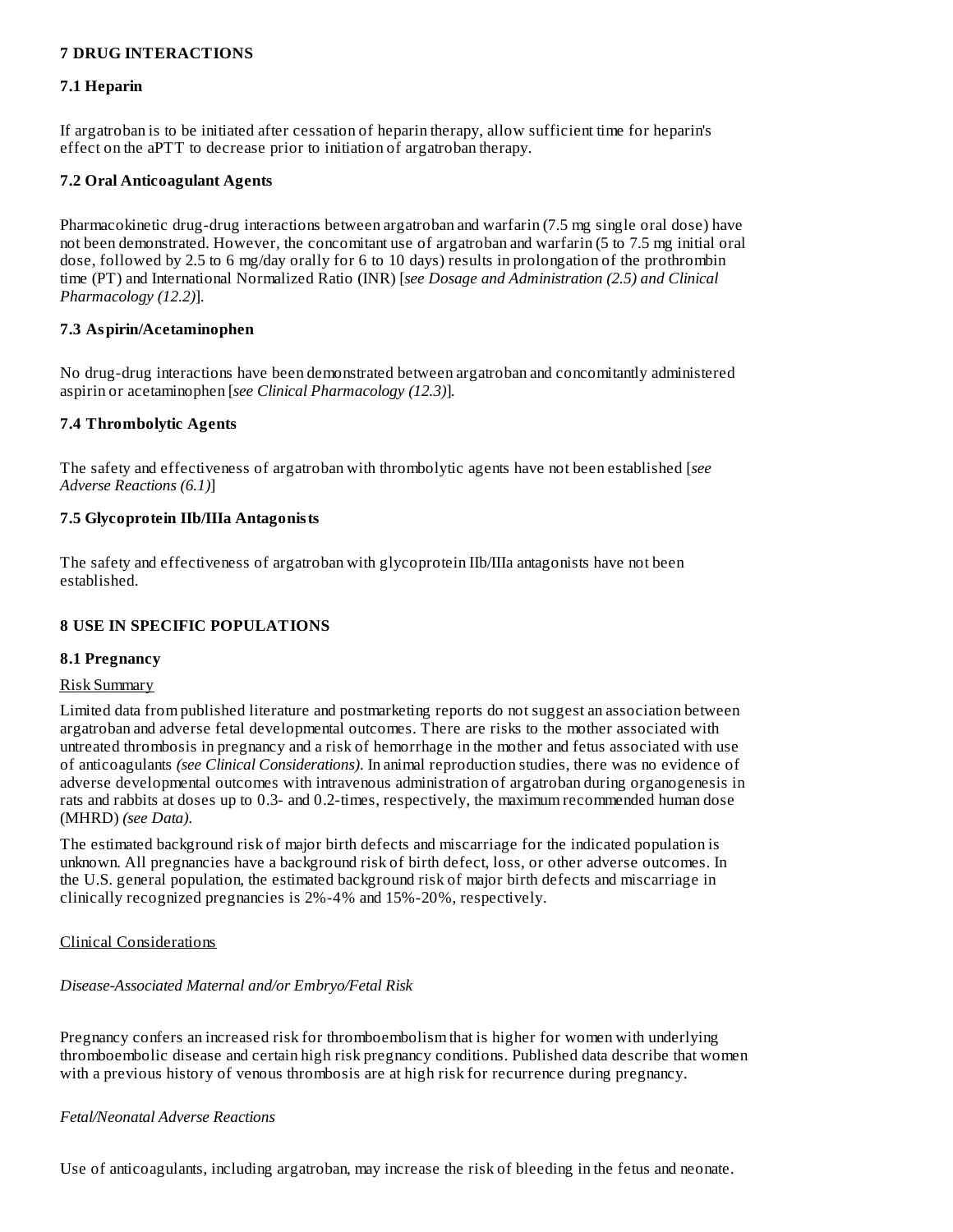Monitor neonates for bleeding *[see Warnings and Precautions (5.1, 5.3)].*

### *Labor or Delivery*

All patients receiving anticoagulants, including pregnant women, are at risk for bleeding. Pregnant women receiving argatroban should be carefully monitored for evidence of excessive bleeding or unexpected changes in coagulation parameters *[see Warnings and Precautions (5.1, 5.3)].*

### Data

### *Animal Data*

Developmental studies performed in rats with argatroban at intravenous doses up to 27 mg/kg/day (0.3 times the maximum recommended human dose, based on body surface area) and in rabbits at intravenous doses up to 10.8 mg/kg/day (0.2 times the maximum recommended human dose, based on body surface area) have revealed no evidence of harm to the fetus.

# **8.2 Lactation**

### Risk Summary

There are no data on the presence of argatroban in human milk, or its effects on milk production. Argatroban is present in rat milk. The developmental and health benefits of breastfeeding should be considered along with the mother's clinical need for argatroban and any potential adverse effects on the breastfed infant from argatroban or from the underlying maternal condition.

### **8.4 Pediatric Us e**

Safety and effectiveness have not been established in pediatric patients.

Argatroban was studied among 18 seriously ill pediatric patients who required an alternative to heparin anticoagulation. Most patients were diagnosed with HIT or suspected HIT. Age ranges of patients were  $\leq$ 6 months, n = 8; six months to  $\leq$ 8 years, n = 6; 8 to 16 years, n = 4. All patients had serious underlying conditions and were receiving multiple concomitant medications. Thirteen patients received argatroban solely as a continuous infusion (no bolus dose). Dosing was initiated in the majority of these 13 patients at 1 mcg/kg/min. Dosing was titrated as needed to achieve and maintain an aPTT of 1.5 to 3 times the baseline value. Most patients required multiple dose adjustments to maintain anticoagulation parameters within the desired range. During the 30-day study period, thrombotic events occurred during argatroban administration to two patients and following argatroban discontinuation in three other patients. Major bleeding occurred among two patients: one patient experienced an intracranial hemorrhage after 4 days of argatroban therapy in the setting of sepsis and thrombocytopenia and another patient experienced an intracranial hemorrhage after receiving argatroban for greater than 14 days. The study findings did not establish the safe and effective use of argatroban in pediatric patients and the dosing of 1 mcg/kg/min was not supported by the pharmacokinetic data described below.

*Pediatric Pharmacokinetics (PK) and Pharmacodynamics (PD)*

PK parameters of argatroban were characterized in population PK/PD analysis model with sparse data from 15 seriously ill pediatric patients. Argatroban clearance in these seriously ill pediatric patients (0.16 L/hr/kg) was 50% lower compared to argatroban clearance in healthy adults (0.31 L/hr/kg).Four pediatric patients with elevated bilirubin (secondary to cardiac complications or hepatic impairment) had, on average, 80% lower clearance (0.03 L/hr/kg) when compared to pediatric patients with normal bilirubin levels.

These PK/PD analysis models based on a goal of aPTT prolongation of 1.5 to 3 times the baseline value and avoidance of an aPTT >100 seconds for seriously ill pediatric patients with HIT/HITTS who require an alternative to heparin suggested the following:

For patients with normal hepatic function, a starting infusion rate of  $0.75 \text{~mg/kg/min}$  may have comparable aPTT responses as a starting dose of 2 mcg/kg/min in healthy adults. Additionally, based on an evaluation of aPTT every two hours, increasing the dosage by 0.1 to 0.25 mcg/kg/min could achieve additional aPTT responses.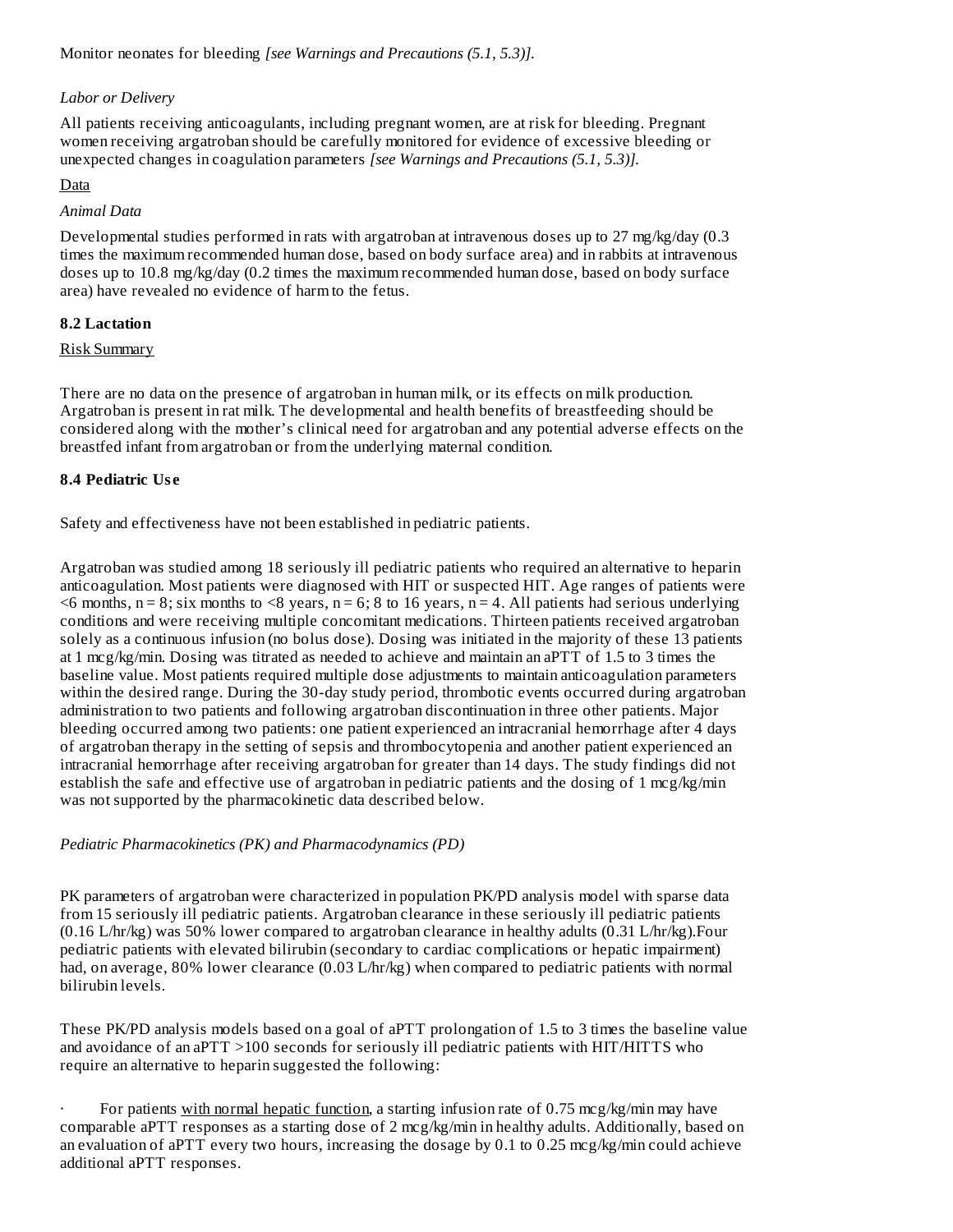For patients with hepatic impairment a starting infusion rate of 0.2 mcg/kg/min with increasing dosing by increments of 0.05 mcg/kg/min may have comparable argatroban exposure as expected with adult doses.

The safety and effectiveness of argatroban with the above dosing have not been adequately assessed in pediatric patients and the safety and effectiveness of argatroban is not established in pediatric patients. In addition, the described dosage did not take into account multiple factors that could affect the dosage such as current aPTT, target aPTT, and the clinical status of the patient.

# **8.5 Geriatric Us e**

Of the total number of subjects (1340) in clinical studies of argatroban, 35% were 65 and over. In the clinical studies of adult patients with HIT (with or without thrombosis), the effectiveness of argatroban was not affected by age. No trends were observed across age groups for both aPTT and the ACT. The safety analysis did suggest that older patients had increased underlying conditions, which may predispose them to adverse reactions. The studies were not sized appropriately to detect differences in safety between age groups.

# **8.6 Hepatic Impairment**

Dose reduction and careful titration are required when administering argatroban to patients with hepatic impairment. Reversal of anticoagulant effect may be prolonged in this population [*see Dosage and Administration (2.4), Warning and Precautions (5.2), Clinical Pharmacology (12.3)*]*.*

# **10 OVERDOSAGE**

Excessive anticoagulation, with or without bleeding, may be controlled by discontinuing argatroban or by decreasing the argatroban dose. In clinical studies, anticoagulation parameters generally returned from therapeutic levels to baseline within 2 to 4 hours after discontinuation of the drug. Reversal of anticoagulant effect may take longer in patients with hepatic impairment. No specific antidote to argatroban is available; if life-threatening bleeding occurs and excessive plasma levels of argatroban are suspected, discontinue argatroban immediately and measure aPTT and other coagulation parameters. When argatroban was administered as a continuous infusion (2 mcg/kg/min) prior to and during a 4-hour hemodialysis session, approximately 20% of argatroban was cleared through dialysis.

Single intravenous doses of argatroban at 200, 124, 150, and 200 mg/kg were lethal to mice, rats, rabbits, and dogs, respectively. The symptoms of acute toxicity were loss of righting reflex, tremors, clonic convulsions, paralysis of hind limbs, and coma.

# **11 DESCRIPTION**

Argatroban is a synthetic direct thrombin inhibitor and the chemical name is 1-[5 [(aminoiminomethyl) amino]-1-oxo-2-[[(1, 2, 3, 4-tetrahydro-3-methyl-8- quinolinyl) sulfonyl] amino] pentyl]-4-methyl-2 piperidinecarboxylic acid, monohydrate. Argatroban has 4 asymmetric carbons. One of the asymmetric carbons has an R configuration (stereoisomer Type I) and an S configuration (stereoisomer Type II). Argatroban consists of a mixture of R and S stereoisomers at a ratio of approximately 65:35.

The molecular formula of argatroban is  $\rm C_{23}H_{36}N_6O_5S\bullet H_2O.$  Its molecular weight is 526.66 g/mol. The structural formula is shown below: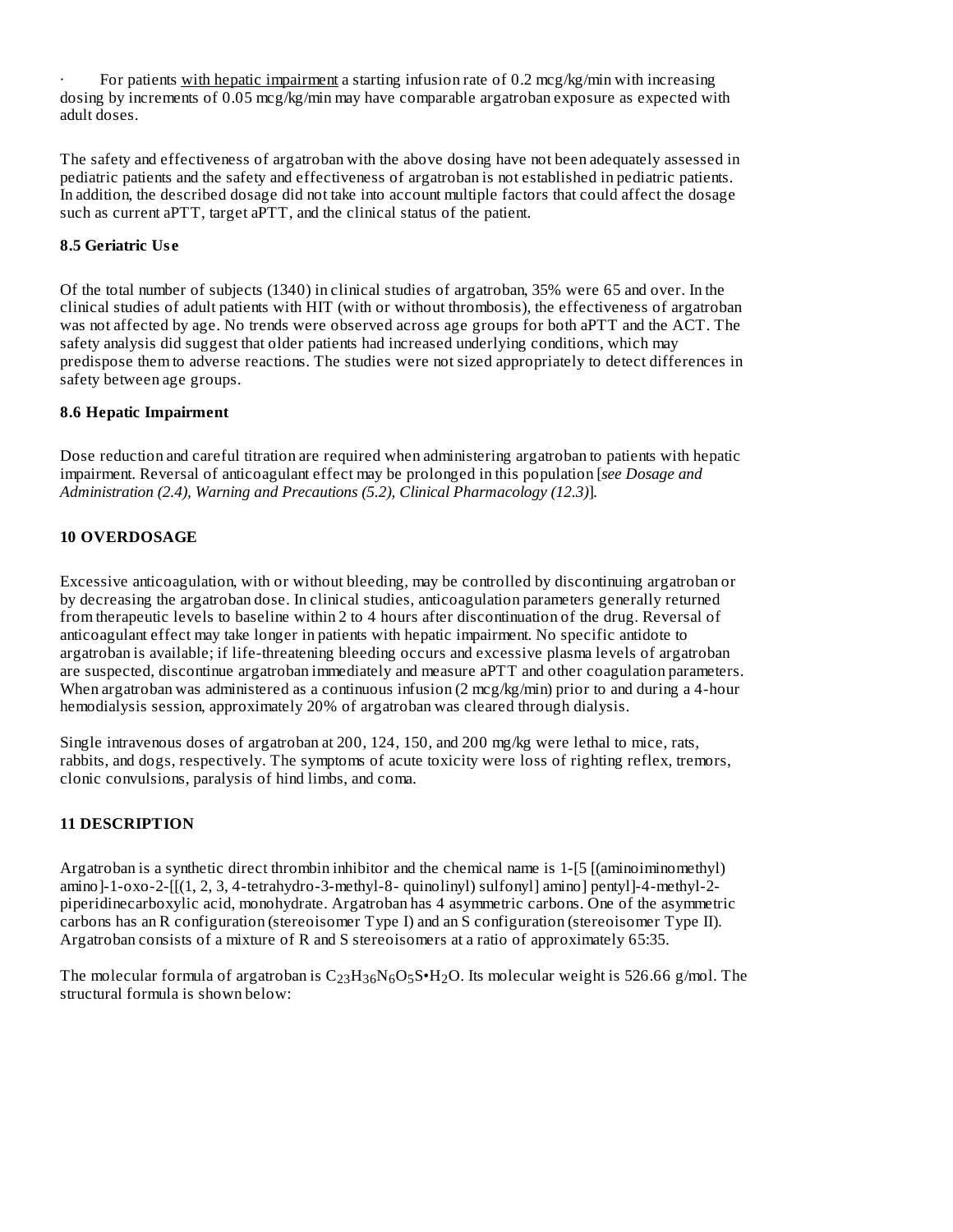

Argatroban is a white, odorless crystalline powder that is freely soluble in glacial acetic acid, slightly soluble in ethanol, and insoluble in acetone, ethyl acetate, and ether.

Argatroban Injection 50 mg/50 mL (1 mg/mL) is a sterile clear, colorless to pale yellow, solution. Argatroban 50 mg/50 mL (1 mg/mL) is available in 50-mg (in 50- mL) single-dose clear vials, with flipoff seals. Each mL of sterile, non-pyrogenic solution contains 1 mg Argatroban. Inert ingredients (per vial): 260 mg Propylene glycol, 152 mg Dehydrated alcohol, and 450 mg Sodium Chloride.

#### **12 CLINICAL PHARMACOLOGY**

#### **12.1 Mechanism of Action**

Argatroban is a direct thrombin inhibitor that reversibly binds to the thrombin active site. Argatroban does not require the co-factor anti-thrombin III for antithrombotic activity. Argatroban exerts its anticoagulant effects by inhibiting thrombin-catalyzed or -induced reactions, including fibrin formation; activation of coagulation factors V, VIII, and XIII; activation of protein C; and platelet aggregation. Argatroban inhibits thrombin with an inhibition constant (Ki) of  $0.04 \mu$ M. At therapeutic concentrations, argatroban has little or no effect on related serine proteases (trypsin, factor Xa, plasmin, and kallikrein). Argatroban is capable of inhibiting the action of both free and clot-associated thrombin.

#### **12.2 Pharmacodynamics**

When argatroban is administered by continuous infusion, anticoagulant effects and plasma concentrations of argatroban follow similar, predictable temporal response profiles, with low intersubject variability. Immediately upon initiation of argatroban infusion, anticoagulant effects are produced as plasma argatroban concentrations begin to rise. Steady-state levels of both drug and anticoagulant effect are typically attained within 1 to 3 hours and are maintained until the infusion is discontinued or the dosage adjusted. Steady-state plasma argatroban concentrations increase proportionally with dose (for infusion doses up to 40 mcg/kg/min in healthy subjects) and are well correlated with steady-state anticoagulant effects. For infusion doses up to 40 mcg/kg/min, argatroban increases in a dose-dependent fashion, the aPTT, ACT, the prothrombin time (PT), the International Normalized Ratio (INR), and the thrombin time (TT) in healthy volunteers and cardiac patients. Representative steady-state plasma argatroban concentrations and anticoagulant effects are shown below for argatroban infusion doses up to 10 mcg/kg/min (see Figure 1).

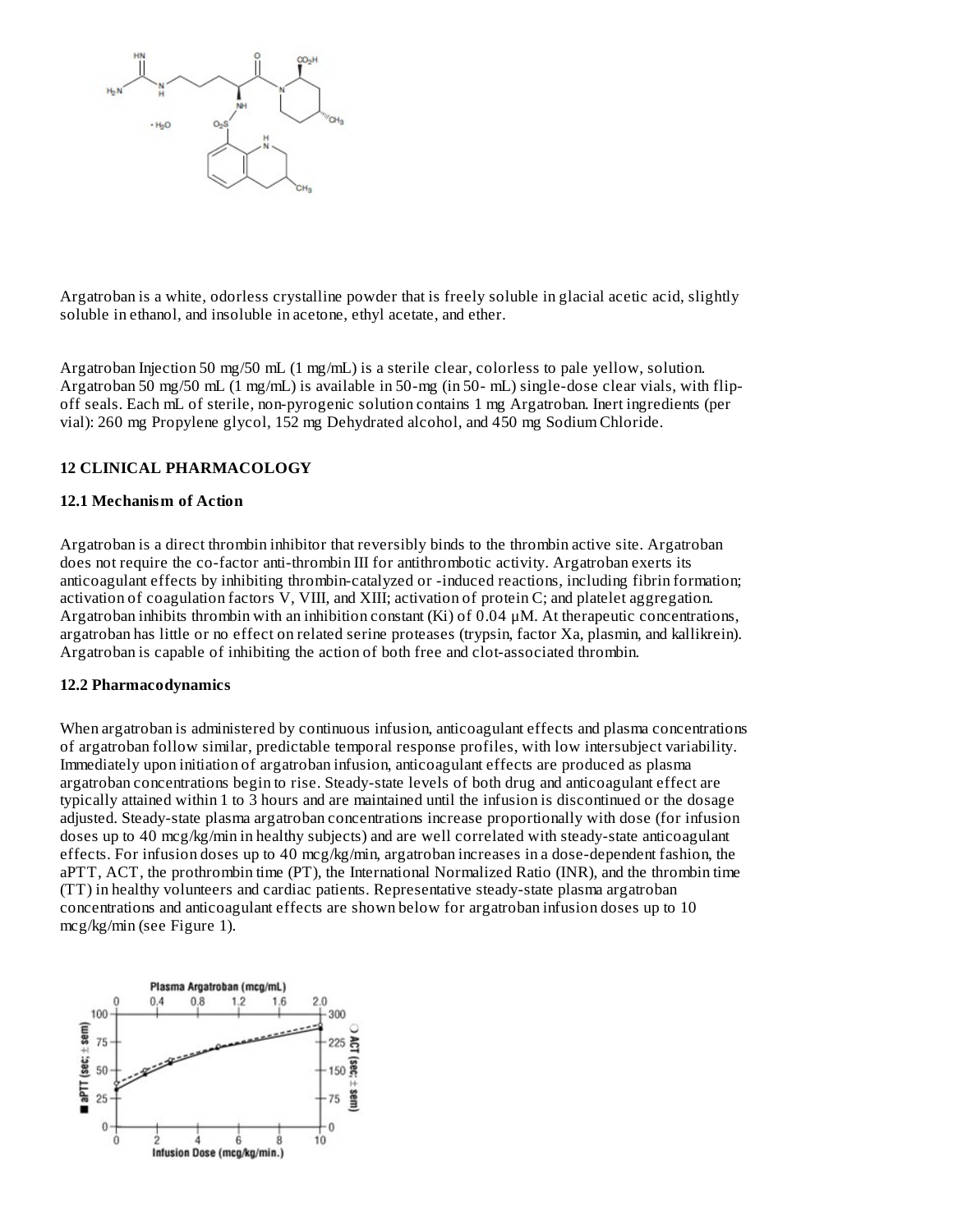#### **Figure 1. Relationship at Steady State Between Argatroban Dos e, Plasma Argatroban Concentration and Anticoagulant Effect**

*Effect on International Normalized Ratio (INR) :* Because argatroban is a direct thrombin inhibitor, coadministration of argatroban and warfarin produces a combined effect on the laboratory measurement of the INR. However, concurrent therapy, compared to warfarin monotherapy, exerts no additional effect on vitamin K–dependent factor Xa activity.

The relationship between INR on co-therapy and warfarin alone is dependent on both the dose of argatroban and the thromboplastin reagent used. This relationship is influenced by the International Sensitivity Index (ISI) of the thromboplastin. Data for 2 commonly utilized thromboplastins with ISI values of 0.88 (Innovin, Dade) and 1.78 (Thromboplastin C Plus, Dade) are presented in Figure 2 for an argatroban dose of 2 mcg/kg/min. Thromboplastins with higher ISI values than shown result in higher INRs on combined therapy of warfarin and argatroban. These data are based on results obtained in normal individuals [*see Drug Interactions (7.2), Dosage and Administration (2.5), Warnings and Precautions (5.3)*].





Figure 2 demonstrates the relationship between INR for warfarin alone and INR for warfarin coadministered with argatroban at a dose of 2 mcg/kg/min. To calculate INR for warfarin alone (INR<sub>W</sub>), based on INR for co-therapy of warfarin and argatroban (INR $_{\rm WA}$ ), when the argatroban dose is 2 mcg/kg/min, use the equation next to the appropriate curve. Example: At a dose of 2 mcg/kg/min and an INR performed with Thromboplastin A, the equation 0.19 + 0.57 (INR $_{\rm WA}$ ) = INR $_{\rm W}$  would allow a prediction of the INR on warfarin alone (INR<sub>W</sub>). Thus, using an INR<sub>WA</sub> value of 4.0 obtained on combined therapy: INR<sub>W</sub> =  $0.19 + 0.57$  (4) = 2.47 as the value for INR on warfarin alone. The error (confidence interval) associated with a prediction is  $\pm$  0.4 units. Similar linear relationships and prediction errors exist for argatroban at a dose of 1 mcg/kg/min. Thus, for argatroban doses of 1 or 2 mcg/kg/min, INR $_{\rm W}$  can be predicted from INR $_{\rm WA}$ . For argatroban doses greater than 2 mcg/kg/min, the error associated with predicting  $\mathtt{INR}_\mathsf{W}$  from  $\mathtt{INRWA}$  is  $\pm$  1. Thus,  $\mathtt{INR}_\mathsf{W}$  cannot be reliably predicted from INR $_{\rm WA}$  at doses greater than 2 mcg/kg/min.

#### **12.3 Pharmacokinetics**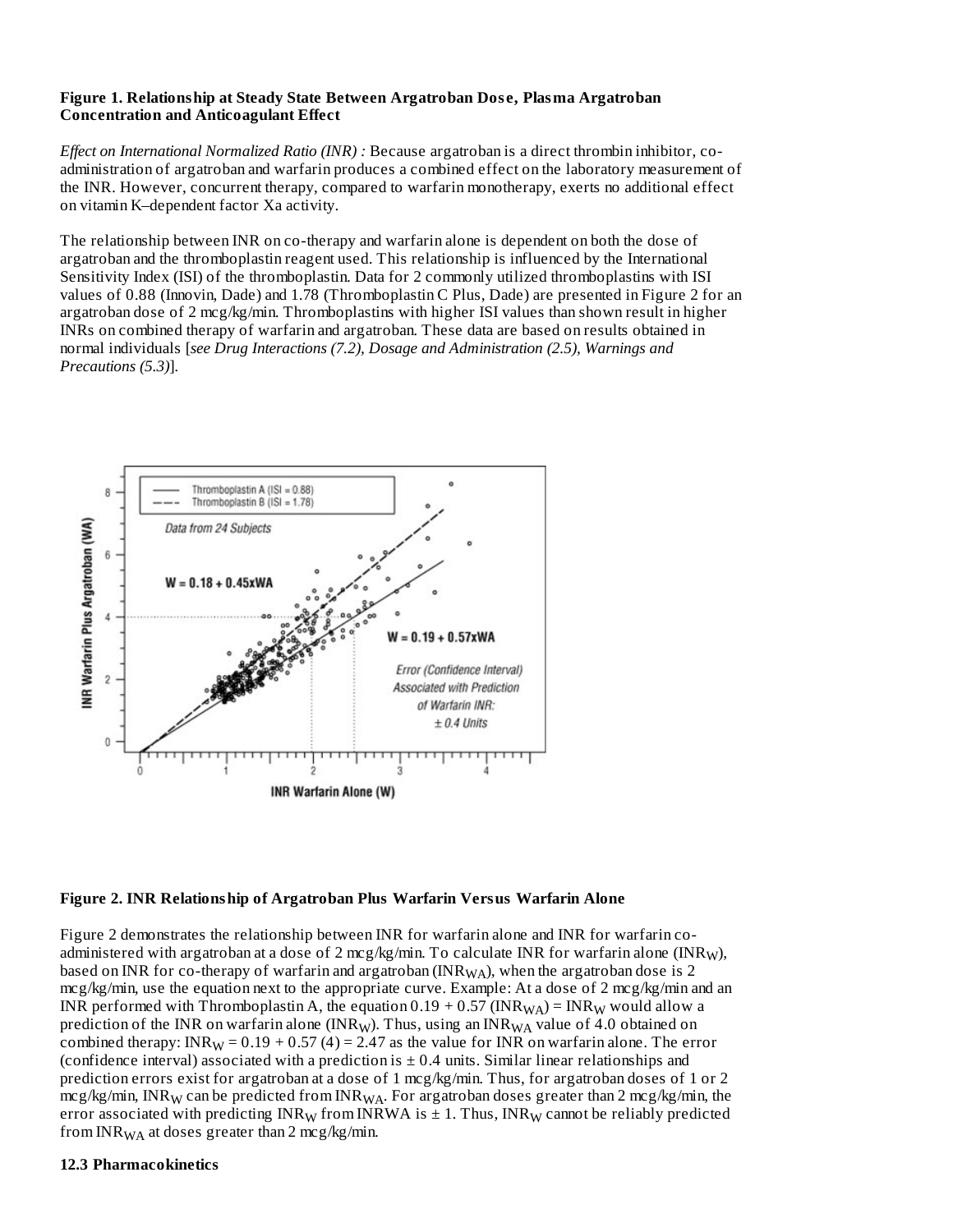### *Distribution*

Argatroban distributes mainly in the extracellular fluid as evidenced by an apparent steady-state volume of distribution of 174 mL/kg (12.18 L in a 70-kg adult). Argatroban is 54% bound to human serum proteins, with binding to albumin and  $\alpha$ 1-acid glycoprotein being 20% and 34%, respectively. *Metabolism:*

The main route of argatroban metabolism is hydroxylation and aromatization of the 3 methyltetrahydroquinoline ring in the liver. The formation of each of the 4 known metabolites is catalyzed in vitro by the human liver microsomal cytochrome P450 enzymes CYP3A4/5. The primary metabolite (M1) exerts 3- to 5-fold weaker anticoagulant effects than argatroban. Unchanged argatroban is the major component in plasma. The plasma concentrations of M1 range between 0% and 20% of that of the parent drug. The other metabolites (M2 to M4) are found only in very low quantities in the urine and have not been detected in plasma or feces. These data, together with the lack of effect of erythromycin (a potent CYP3A4/5 inhibitor) on argatroban pharmacokinetics, suggest that CYP3A4/5 mediated metabolism is not an important elimination pathway in vivo.

Total body clearance is approximately 5.1 mL/kg/min (0.31 L/kg/hr) for infusion doses up to 40 mcg/kg/min. The terminal elimination half-life of argatroban ranges between 39 and 51 minutes.

There is no interconversion of the  $21-(R)$ : $21-(S)$  diastereoisomers. The plasma ratio of these diastereoisomers is unchanged by metabolism or hepatic impairment, remaining constant at 65:35 ( $\pm$  2%).

#### *Excretion*

Argatroban is excreted primarily in the feces, presumably through biliary secretion. In a study in which 14C-argatroban (5 mcg/kg/min) was infused for 4 hours into healthy subjects, approximately 65% of the radioactivity was recovered in the feces within 6 days of the start of infusion with little or no radioactivity subsequently detected. Approximately 22% of the radioactivity appeared in the urine within 12 hours of the start of infusion. Little or no additional urinary radioactivity was subsequently detected. Average percent recovery of unchanged drug, relative to total dose, was 16% in urine and at least 14% in feces.

#### *Special Populations*

Hepatic Impairment: The dosage of argatroban should be decreased in patients with hepatic impairment [*see Dosage and Administration (2.4), Warnings and Precautions (5.2*)]. Patients with hepatic impairment were not studied in percutaneous coronary intervention (PCI) trials. At a dose of 2.5 mcg/kg/min, hepatic impairment is associated with decreased clearance and increased elimination half-life of argatroban (to 1.9 mL/kg/min and 181 minutes, respectively, for patients with a Child-Pugh score greater than 6).

Renal Impairment: No dosage adjustment is necessary in patients with renal dysfunction. The effect of renal disease on the pharmacokinetics of argatroban was studied in 6 subjects with normal renal function (mean Clcr =  $95 \pm 16$  mL/min) and in 18 subjects with mild (mean Clcr =  $64 \pm 10$  mL/min), moderate (mean Clcr =  $41 \pm 5.8$  mL/min), and severe (mean Clcr =  $5 \pm 7$  mL/min) renal impairment. The pharmacokinetics and pharmacodynamics of argatroban at dosages up to 5 mcg/kg/min were not significantly affected by renal dysfunction.

Use of argatroban was evaluated in a study of 12 patients with stable end-stage renal disease undergoing chronic intermittent hemodialysis. Argatroban was administered at a rate of 2 to 3 mcg/kg/min (begun at least 4 hours prior to dialysis) or as a bolus dose of 250 mcg/kg at the start of dialysis followed by a continuous infusion of 2 mcg/kg/min. Although these regimens did not achieve the goal of maintaining ACT values at 1.8 times the baseline value throughout most of the hemodialysis period, the hemodialysis sessions were successfully completed with both of these regimens. The mean ACTs produced in this study ranged from 1.39 to 1.82 times baseline, and the mean aPTTs ranged from 1.96 to 3.4 times the baseline. When argatroban was administered as a continuous infusion of 2 mcg/kg/min prior to and during a 4-hour hemodialysis session, approximately 20% was cleared through dialysis.

Age, Gender: There are no clinically significant effects of age or gender on the pharmacokinetics or pharmacodynamics (e.g., aPTT) of argatroban in adults.

*Drug-Drug Interactions:Digoxin: In 12 healthy volunteers, intravenous infusion of argatroban (2 mcg/kg/min) over 5 days (study days 11 to 15) did not affect the steady-state pharmacokinetics of oral digoxin (0.375 mg daily for 15 days).*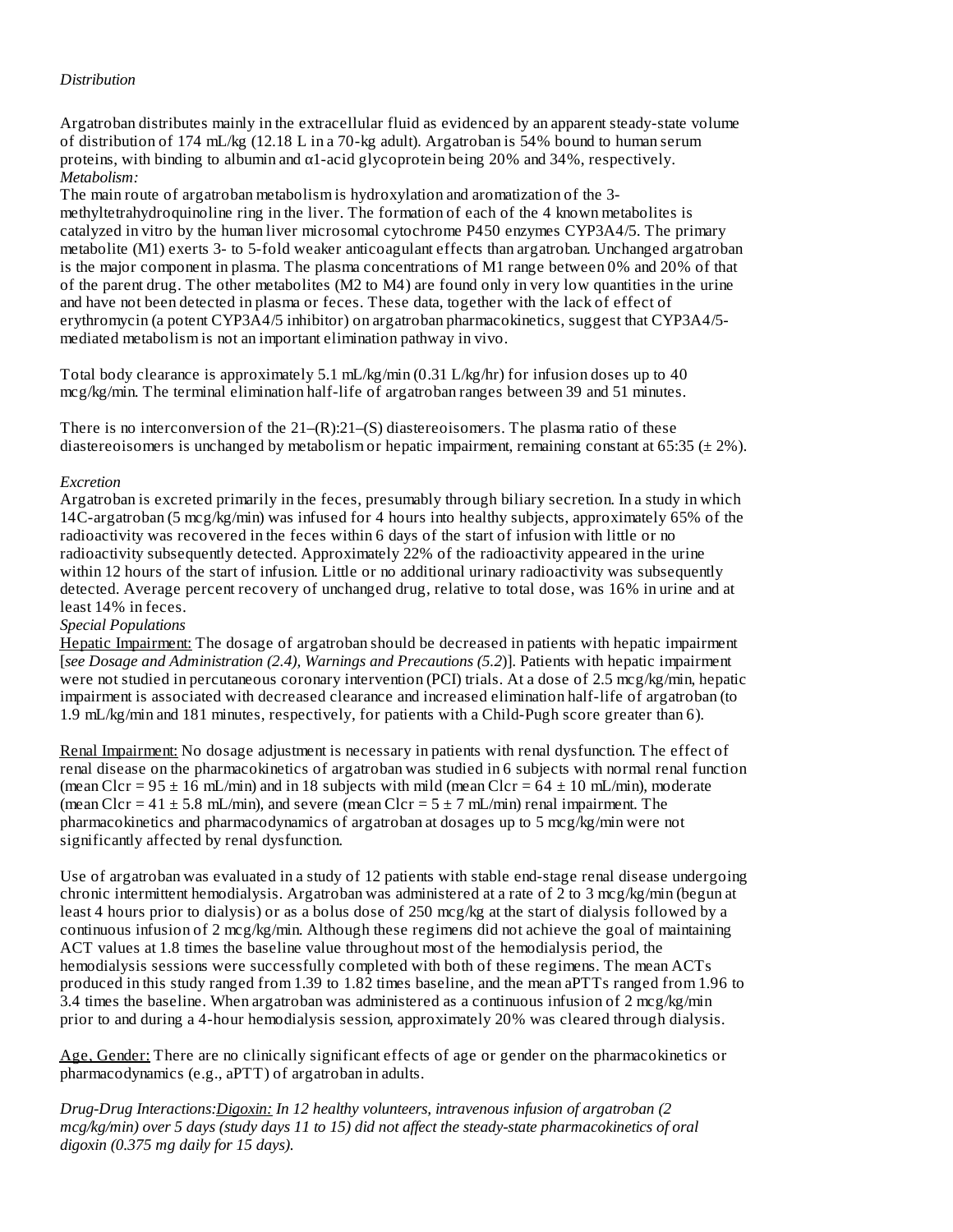Erythromycin: In 10 healthy subjects, orally administered erythromycin (a potent inhibitor of CYP3A4/5) at 500 mg four times daily for 7 days had no effect on the pharmacokinetics of argatroban at a dose of 1 mcg/kg/min for 5 hours. These data suggest oxidative metabolism by CYP3A4/5 is not an important elimination pathway in vivo for argatroban.

Aspirin and Acetaminophen: Drug-drug interactions have not been demonstrated between argatroban and concomitantly administered aspirin (162.5 mg orally given 26 and 2 hours prior to initiation of argatroban 1 mcg/kg/min over 4 hours) or acetaminophen (1,000 mg orally given 12, 6, and 0 hours prior to, and 6 and 12 hours subsequent to, initiation of argatroban1.5 mcg/kg/min over 18 hours).

### **13 NONCLINICAL TOXICOLOGY**

### **13.1 Carcinogenesis & Mutagenesis & Impairment Of Fertility**

Carcinogenicity studies with argatroban have not been performed.

Argatroban was not genotoxic in the Ames test, the Chinese hamster ovary cell (CHO/HGPRT) forward mutation test, the Chinese hamster lung fibroblast chromosome aberration test, the rat hepatocyte, and WI-38 human fetal lung cell unscheduled DNA synthesis (UDS) tests, or the mouse micronucleus test. Argatroban at intravenous doses up to 27 mg/kg/day (0.3 times the recommended maximum human dose based on body surface area) had no effect on fertility and reproductive function of male and female rats.

# **14 CLINICAL STUDIES**

### **14.1 Heparin-Induced Thrombocytopenia**

The safety and efficacy of argatroban were evaluated in a historically controlled efficacy and safety study (Study 1) and a follow-on efficacy and safety study (Study 2). These studies were comparable with regard to study design, study objectives, dosing regimens as well as study outline, conduct, and monitoring. In these studies, 568 adult patients were treated with argatroban and 193 adult patients made up the historical control group. Patients had a clinical diagnosis of heparin-induced thrombocytopenia, either without thrombosis (HIT) or with thrombosis (HITTS [heparin-induced thrombocytopenia and thrombosis syndrome]) and were males or non-pregnant females between the age of 18 and 80 years old. HIT/HITTS was defined by a fall in platelet count to less than 100,000/μL or a 50% decrease in platelets after the initiation of heparin therapy with no apparent explanation other than HIT. Patients with HITTS also had an arterial or venous thrombosis documented by appropriate imaging techniques or supported by clinical evidence such as acute myocardial infarction, stroke, pulmonary embolism, or other clinical indications of vascular occlusion. Patients who had documented histories of positive heparin-dependent antibody tests without current thrombocytopenia or heparin challenge (e.g., patients with latent disease) were also included if they required anticoagulation.

These studies did not include patients with documented unexplained aPTT >200% of control at baseline, documented coagulation disorder or bleeding diathesis unrelated to HIT, a lumbar puncture within the past 7 days or a history of previous aneurysm, hemorrhagic stroke, or a thrombotic stroke within the past 6 months unrelated to HIT.

The initial dose of argatroban was 2 mcg/kg/min. Two hours after the start of the argatroban infusion, an aPTT level was obtained and dose adjustments were made (up to a maximum of 10 mcg/kg/min) to achieve a steady-state aPTT value that was 1.5 to 3.0 times the baseline value, not to exceed 100 seconds. Overall the mean aPTT level for HIT and HITTS patients during the argatroban infusion increased from baseline values of 34 and 38 seconds, respectively, to 62.5 and 64.5 seconds, respectively.

The primary efficacy analysis was based on a comparison of event rates for a composite endpoint that included death (all causes), amputation (all causes) or new thrombosis during the treatment and followup period (study days 0 to 37). Secondary analyses included evaluation of the event rates for the components of the composite endpoint as well as time-to-event analyses.

In Study 1, a total of 304 patients were enrolled as follows: active HIT ( $n = 129$ ), active HITTS ( $n$ )  $=$ 144), or latent disease (n = 31). Among the 193 historical controls, 139 (72%) had active HIT, 46 (24%) had active HITTS, and 8 (4%) had latent disease. Within each group, those with active HIT and those with latent disease were analysed together. Positive laboratory confirmation of HIT/HITTS by the heparin-induced platelet aggregation test or serotonin release assay was demonstrated in 174 of 304 (57%) argatroban-treated patients (i.e., in 80 with HIT or latent disease and 94 with HITTS) and in 149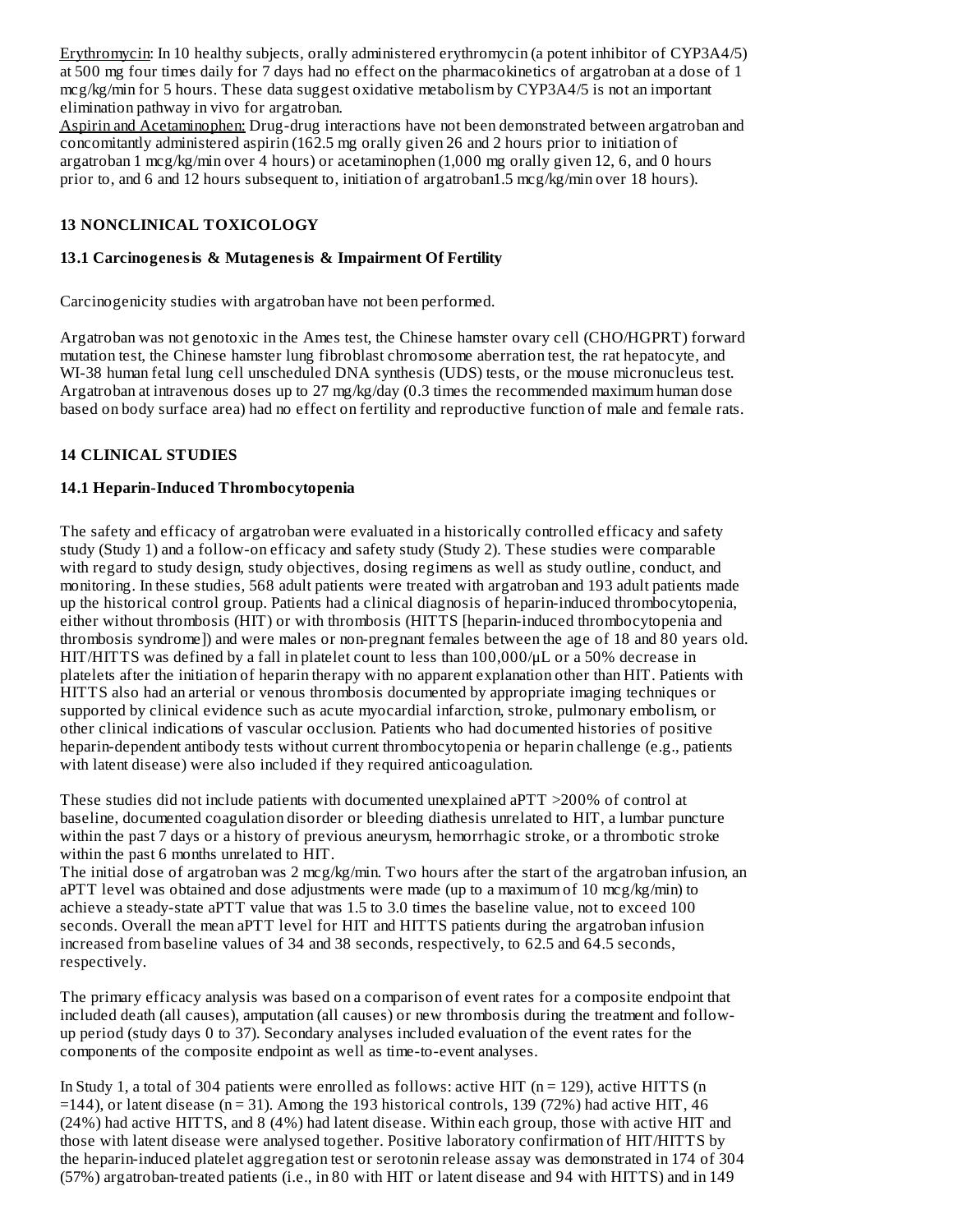of 193 (77%) historical controls (i.e., in 119 with HIT or latent disease and 30 with HITTS). The test results for the remainder of the patients and controls were either negative or not determined.

There was a significant improvement in the composite outcome in patients with HIT and HITTS treated with argatroban versus those in the historical control group (see Table 9). The components of the composite endpoint are shown in Table 9.

| Table 9<br>Efficacy Results of Study 1: Composite Endpoint <sup>a</sup> and Individual Components, Ranked by<br><b>Severity</b> <sup>b</sup> |                      |                         |                     |                                |                      |                                |
|----------------------------------------------------------------------------------------------------------------------------------------------|----------------------|-------------------------|---------------------|--------------------------------|----------------------|--------------------------------|
|                                                                                                                                              |                      | HIT                     | <b>HITTS</b>        |                                |                      | <b>HIT/HITTS</b>               |
| Parameter,<br>N(%)                                                                                                                           | Control<br>$n = 147$ | Argatroban<br>$n = 160$ | Control<br>$n = 46$ | <b>Argatroban</b><br>$n = 144$ | Control<br>$n = 193$ | <b>Argatroban</b><br>$n = 304$ |
| Composite<br>Endpoint                                                                                                                        | 57(38.8)             | 41(25.6)                | 26(56.5)            | 63 (43.8)                      | 83 (43.0)            | 104 (34.2)                     |
| <b>Individual Components</b> b                                                                                                               |                      |                         |                     |                                |                      |                                |
| Death                                                                                                                                        | 32(21.8)             | 27(16.9)                | 13(28.3)            | 26(18.1)                       | 45(23.3)             | 53 $(17.4)$                    |
| Amputation                                                                                                                                   | 3(2.0)               | 3(1.9)                  | 4(8.7)              | 16 (11.1)                      | 7(3.6)               | 19(6.2)                        |
| <b>New</b><br>Thrombosis                                                                                                                     | 22(15.0)             | 11(6.9)                 | 9(19.6)             | 21 (14.6)                      | 31 (16.1)            | 32(10.5)                       |

a) Death (all cause), amputation (all cause), or new thrombosis within 37-day study period.

b) Reported as the most severe outcome among the components of composite endpoint (severity ranking: death > amputation > new thrombosis); patients may have had multiple outcomes.

Time-to-event analyses showed significant improvements in the time-to-first event in patients with HIT or HITTS treated with argatroban versus those in the historical control group. The between-group differences in the proportion of patients who remained free of death, amputation, or new thrombosis were statistically significant in favor of argatroban by these analyses.

A time-to-event analysis for the composite endpoint is shown in Figure 3 for patients with HIT and Figure 4 for patients with HITTS.

**STUDY 1** 



Figure 3. Time to First Event for the Composite Efficacy Endpoint: HIT Patients

**\*Censored indicates no clinical endpoint (defined as death, amputation, or new thrombosis) was obs erved during the follow-up period (maximum period of follow-up was 37 days).**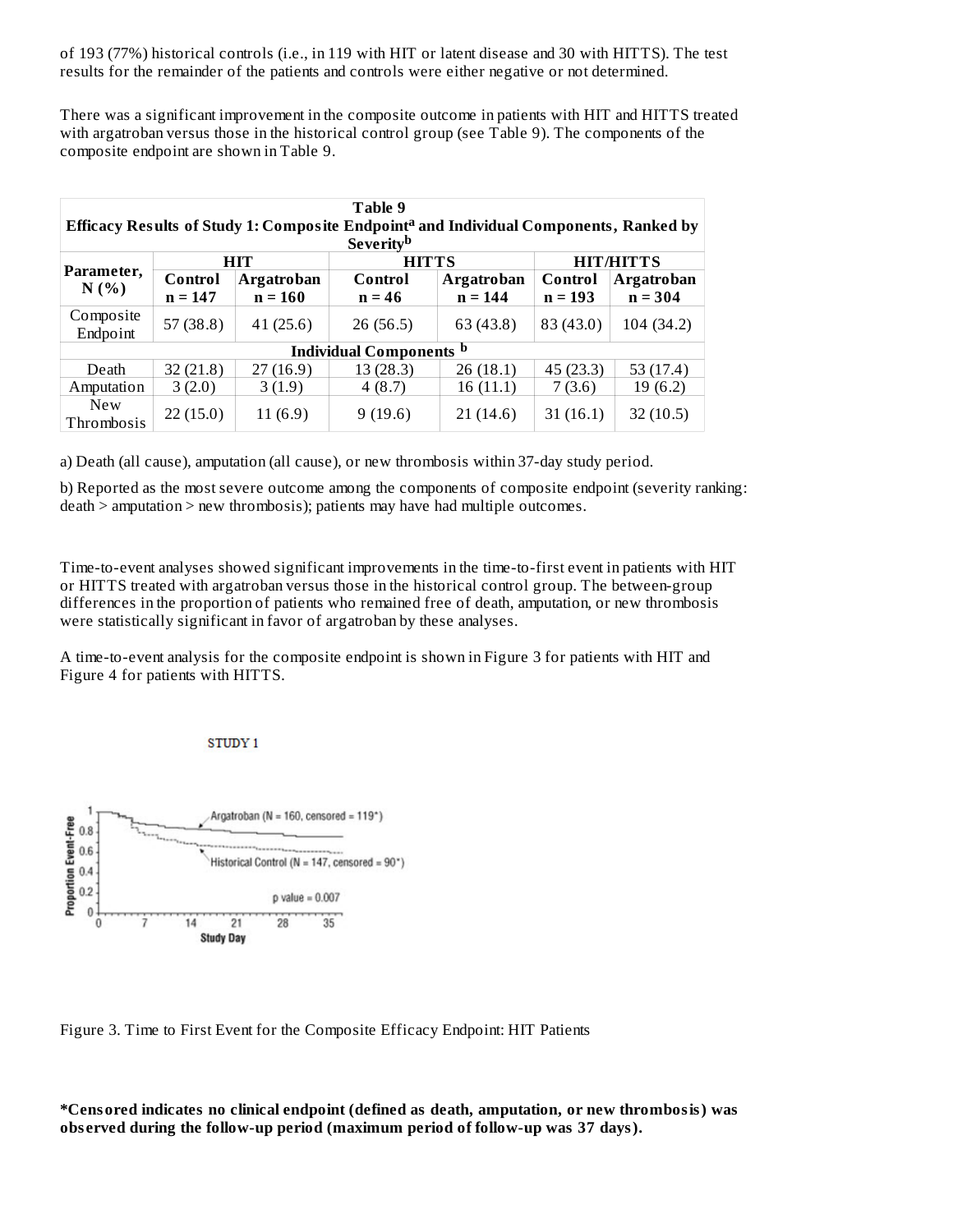

Figure 4. Time to First Event for the Composite Efficacy Endpoint: HITTS Patients

**\* Censored indicates no clinical endpoint (defined as death, amputation, or new thrombosis) was obs erved during the follow-up period (maximum period of follow-up was 37 days).** In Study 2, a total of 264 patients were enrolled as follows: HIT ( $n = 125$ ) or HITTS ( $n = 139$ ). There was a significant improvement in the composite efficacy outcome for argatroban-treated patients, versus the same historical control group from Study 1, among patients having HIT (25.6% vs. 38.8%), patients having HITTS (41.0% vs. 56.5%), and patients having either HIT or HITTS (33.7% vs. 43.0%). Timeto-event analyses showed significant improvements in the time-to-first event in patients with HIT or HITTS treated with argatroban versus those in the historical control group. The between-group differences in the proportion of patients who remained free of death, amputation, or new thrombosis were statistically significant in favor of argatroban.

#### Anticoagulant Effect

In Study 1, the mean ( $\pm$  SE) dose of argatroban administered was  $2.0 \pm 0.1$  mcg/kg/min in the HIT arm and 1.9 ± 0.1 mcg/kg/min in the HITTS arm. Seventy-six percent of patients with HIT and 81% of patients with HITTS achieved a target aPTT at least 1.5-fold greater than the baseline aPTT at the first assessment occurring on average at 4.6 hours (HIT) and 3.9 hours (HITTS) following initiation of argatroban therapy.

No enhancement of aPTT response was observed in subjects receiving repeated administration of argatroban.

# Platelet Count Recovery

In Study 1, 53% of patients with HIT and 58% of patients with HITTS, had a recovery of platelet count by Day 3. Platelet Count Recovery was defined as an increase in platelet count to >100,000/μL or to at least 1.5-fold greater than the baseline count (platelet count at study initiation) by Day 3 of the study.

# **14.2 Percutaneous Coronary Intervention (PCI) Patients with or at Risk for HIT**

In 3 similarly designed trials, argatroban was administered to 91 patients with current or previous clinical diagnosis of HIT or heparin-dependent antibodies, who underwent a total of 112 percutaneous coronary interventions (PCIs) including percutaneous trans luminal coronary angioplasty (PTCA), coronary stent placement, or atherectomy. Among the 91 patients undergoing their first PCI with argatroban, notable ongoing or recent medical history included myocardial infarction ( $n = 35$ ), unstable angina ( $n = 23$ ), and chronic angina ( $n = 34$ ). There were 33 females and 58 males. The average age was 67.6 years (median 70.7, range 44 to 86), and the average weight was 82.5 kg (median 81.0 kg, range 49 to 141).

Twenty-one of the 91 patients had a repeat PCI using argatroban an average of 150 days after their initial PCI. Seven of 91 patients received glycoprotein IIb/IIIa inhibitors. Safety and efficacy were assessed against historical control populations who had been anti-coagulated with heparin.

All patients received oral aspirin (325 mg) 2 to 24 hours prior to the interventional procedure. After venous or arterial sheaths were in place, anticoagulation was initiated with a bolus of argatroban of 350 mcg/kg via alarge-bore intravenous line or through the venous sheath over 3 to 5 minutes. Simultaneously, a maintenance infusion of 25 mcg/kg/min was initiated to achieve a therapeutic activated clotting time (ACT) of 300 to 450 seconds. If necessary to achieve this therapeutic range, the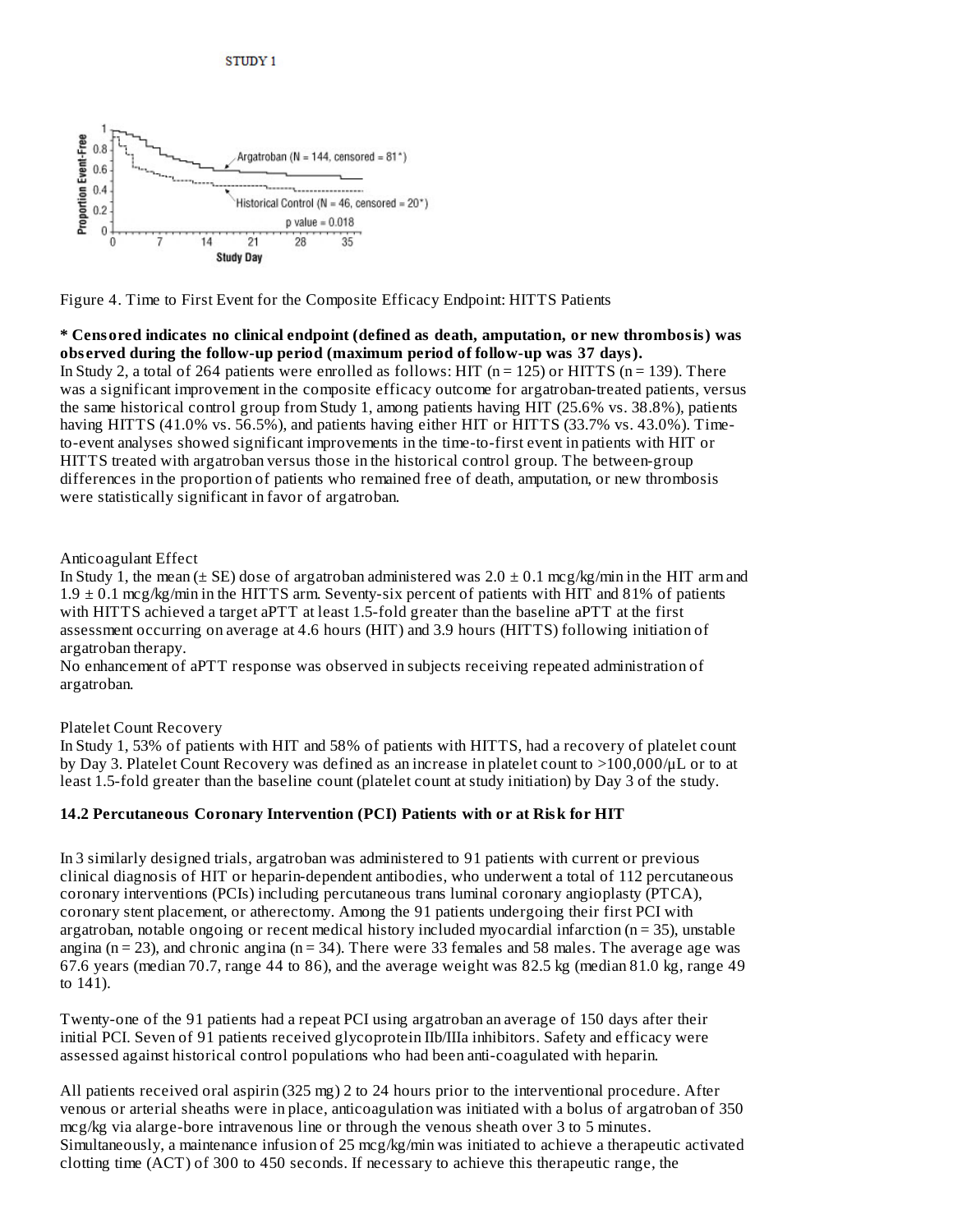maintenance infusion dose was titrated (15 to 40 mcg/kg/min) and/or an additional bolus dose of 150 mcg/kg could be given. Each patient's ACT was checked 5 to 10 minutes following the bolus dose. The ACT was checked as clinically indicated. Arterial and venous sheaths were removed no sooner than 2 hours after discontinuation of argatroban and when the ACT was less than 160 seconds.

If a patient required anticoagulation after the procedure, argatroban could be continued, but at a lower infusion dose between 2.5 and 5 mcg/kg/min. An aPTT was drawn 2 hours after this dose reduction and the dose of argatroban then was adjusted as clinically indicated (not to exceed 10 mcg/kg/min), to reach an aPTT between 1.5 and 3 times baseline value (not to exceed 100 seconds).

In 92 of the 112 interventions (82%), the patient received the initial bolus of 350 mcg/kg and an initial infusion dose of 25 mcg/kg/min. The majority of patients did not require additional bolus dosing during the PCI procedure. The mean value for the initial ACT measurement after the start of dosing for all interventions was 379 sec (median 338 sec; 5<sup>th</sup> percentile-95<sup>th</sup> percentile 238 to 675 sec). The mean ACT value per intervention over all measurements taken during the procedure was 416 sec (median 390 sec;  $5^{\text{th}}$  percentile-95<sup>th</sup> percentile 261 to 698 sec). About 65% of patients had ACTs within the recommended range of 300 to 450 seconds throughout the procedure. The investigators did not achieve anticoagulation within the recommended range in about 23% of patients. However, in this small sample, patients with ACTs below 300 seconds did not have more coronary thrombotic events, and patients with ACTs over 450 seconds did not have higher bleeding rates.

Acute procedural success was defined as lack of death, emergent coronary artery bypass graft (CABG), or Q-wave myocardial infarction. Acute procedural success was reported in 98.2% of patients who underwent PCIs with argatroban anticoagulation compared with 94.3% of historical control patients anti-coagulated with heparin ( $p = NS$ ). Among the 112 interventions, 2 patients had emergency CABGs, 3 had repeat PTCAs, 4 had non-Q-wave myocardial infarctions, 3 had myocardial ischemia, 1 had an abrupt closure, and 1 had an impending closure (some patients may have experienced more than 1 event). No patients died.

### **16 HOW SUPPLIED/STORAGE AND HANDLING**

Argatroban Injection, is a clear colorless to pale yellow color solution, free from visible particulates. Argatroban Injection is available in packages as follows:

| NDC          | Strength                        | Packaged         |
|--------------|---------------------------------|------------------|
| 65145-126-01 | 50 mg/50 mL $(1 \text{ mg/mL})$ | Single Dose Vial |

# **Storage and Handling**

Store the vials in original carton at 20° to 25° C (68° to 77° F) [See USP Controlled Room Temperature]. Do not freeze. Retain in the original carton to protect from light. If the solution is cloudy, or if an insoluble precipitate is noted, the vial should be discarded.

# **17 PATIENT COUNSELING INFORMATION**

Inform patients of the risks associated with Argatroban Injection as well as the plan for regular monitoring during administration of the drug. Specifically, inform patients to report:

- the use of any other products known to affect bleeding.
- any medical history that may increase the risk for bleeding, including a history of severe hypertension; recent lumbar puncture or spinal anesthesia; major surgery, especially involving the brain, spinal cord, or eye; hematologic conditions associated with increased bleeding tendencies such as congenital or acquired bleeding disorders and gastrointestinal lesions such as ulcerations.
- any bleeding signs or symptoms*.*
- the occurrence of any signs or symptoms of allergic reactions (e.g., airway reactions, skin reactions and vasodilation reactions)*.*

#### **Manufactured by:**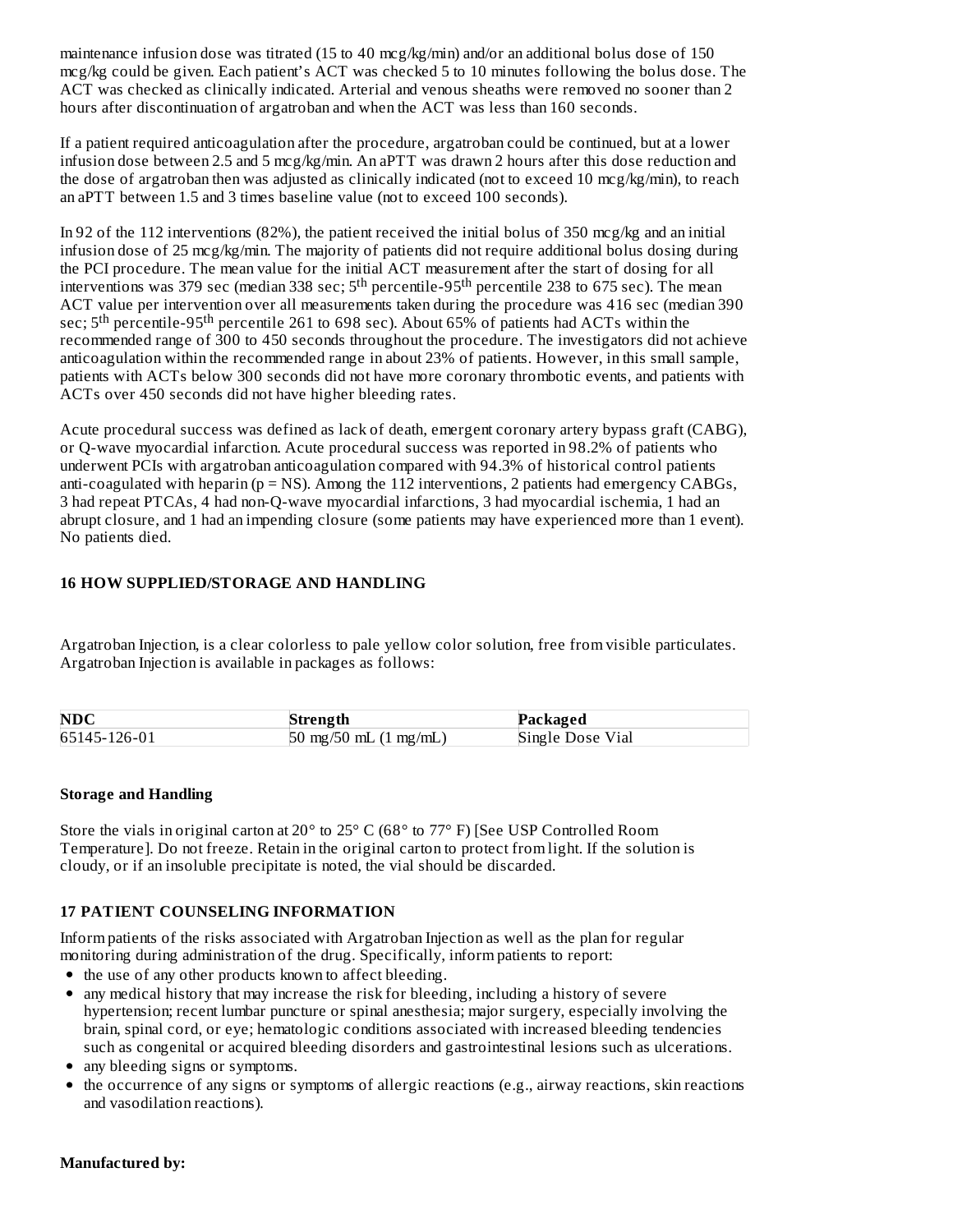Caplin Steriles Limited, Gummidipoondi - 601 201, India.

Code: TN/Drugs/TN00003457

September, 2020 CSL/AWC/XXX-XX

#### **PACKAGE LABEL.PRINCIPAL DISPLAY PANEL**

#### **PRINCIPAL DISPLAY PANEL**

NDC 65145-126-01 Rx only **Argatroban Injection, 50 mg/50 mL (1 mg/mL) Do NOT Dilute Prior to Administration For Intravenous Infusion Only** 50 mL Single Dose Vial **Dis card Unus ed Portion**



Dimensions: With Hanger: 120 x 28 mm Without Hanger: 120 x 25.5 mm.

NDC 65145-126-01 Rx only **Argatroban Injection, 50 mg/50 mL (1 mg/mL) Do NOT Dilute Prior to Administration For Intravenous Infusion Only** 50 mL Single Dose Vial **Dis card Unus ed Portion**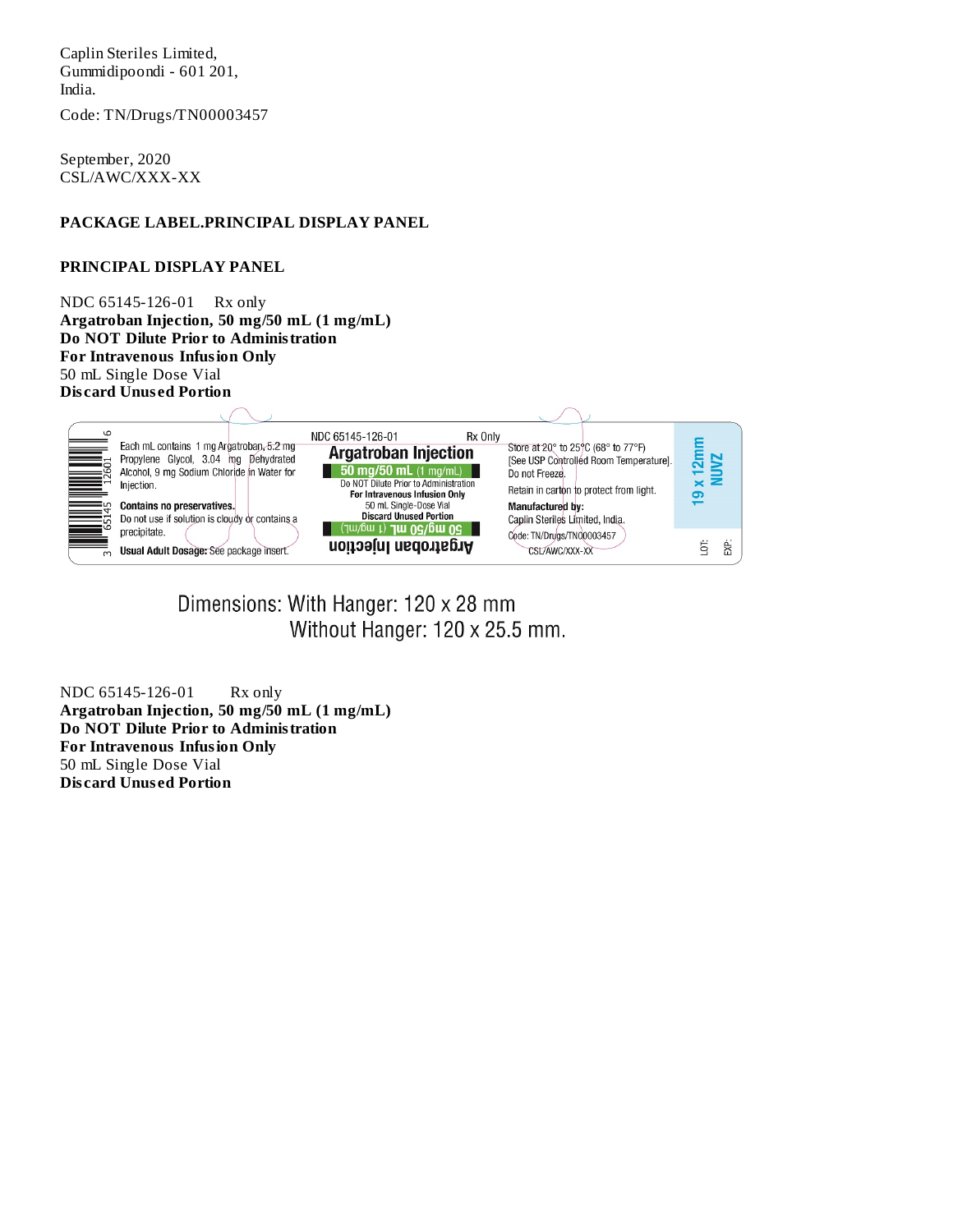

| <b>ARGATROBAN</b><br>argatroban injection                                                                          |                         |  |                          |               |                   |  |  |  |
|--------------------------------------------------------------------------------------------------------------------|-------------------------|--|--------------------------|---------------|-------------------|--|--|--|
|                                                                                                                    |                         |  |                          |               |                   |  |  |  |
| <b>Product Information</b>                                                                                         |                         |  |                          |               |                   |  |  |  |
| Product Type                                                                                                       | HUMAN PRESCRIPTION DRUG |  | Item Code (Source)       | NDC:65145-126 |                   |  |  |  |
| <b>Route of Administration</b>                                                                                     | <b>INTRAVENOUS</b>      |  |                          |               |                   |  |  |  |
|                                                                                                                    |                         |  |                          |               |                   |  |  |  |
| <b>Active Ingredient/Active Moiety</b>                                                                             |                         |  |                          |               |                   |  |  |  |
| <b>Ingredient Name</b>                                                                                             |                         |  | <b>Basis of Strength</b> |               | Strength          |  |  |  |
| ARGATROBAN (UNII: IY90U61Z3S) (ARGATROBAN ANHYDROUS -<br><b>ARGATROBAN</b><br>UNII:OCY3U280Y3)<br><b>ANHYDROUS</b> |                         |  |                          |               | 50 mg<br>in 50 mL |  |  |  |
|                                                                                                                    |                         |  |                          |               |                   |  |  |  |
| <b>Inactive Ingredients</b>                                                                                        |                         |  |                          |               |                   |  |  |  |
| <b>Ingredient Name</b>                                                                                             |                         |  |                          |               | Strength          |  |  |  |
| PROPYLENE GLYCOL (UNII: 6DC9Q167V3)                                                                                |                         |  |                          |               |                   |  |  |  |
| ALCOHOL (UNII: 3K9958V90M)                                                                                         |                         |  |                          |               |                   |  |  |  |
| SODIUM CHLORIDE (UNII: 451W47IQ8X)                                                                                 |                         |  |                          |               |                   |  |  |  |
|                                                                                                                    |                         |  |                          |               |                   |  |  |  |
|                                                                                                                    |                         |  |                          |               |                   |  |  |  |
|                                                                                                                    |                         |  |                          |               |                   |  |  |  |